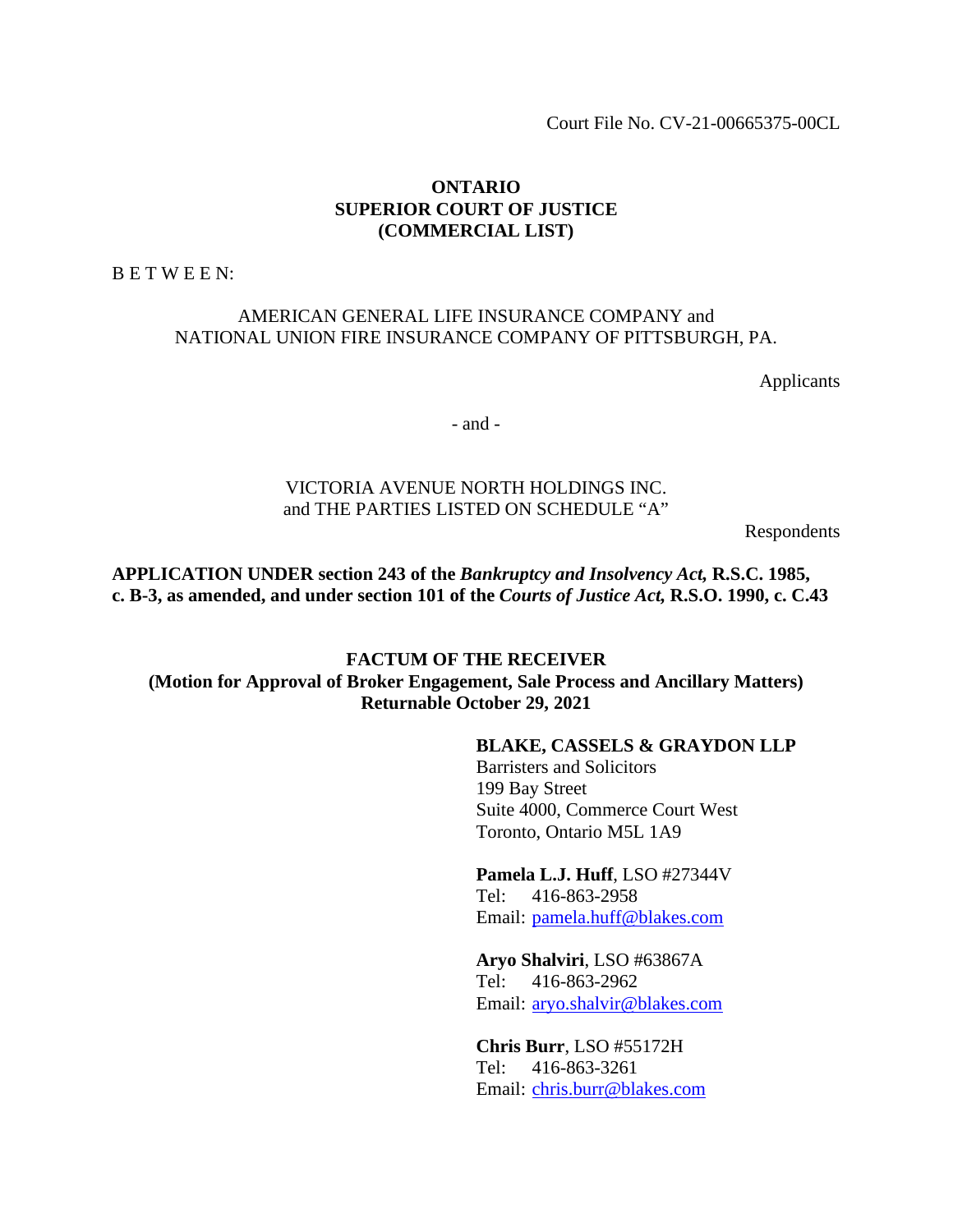# **Jules Monteyne**, LSO #72980C

Tel: 416-863-5256 Fax: 416-863-2653 Email: jules.monteyne@blakes.com

Lawyers for the Receiver

# **TO: SERVICE LIST**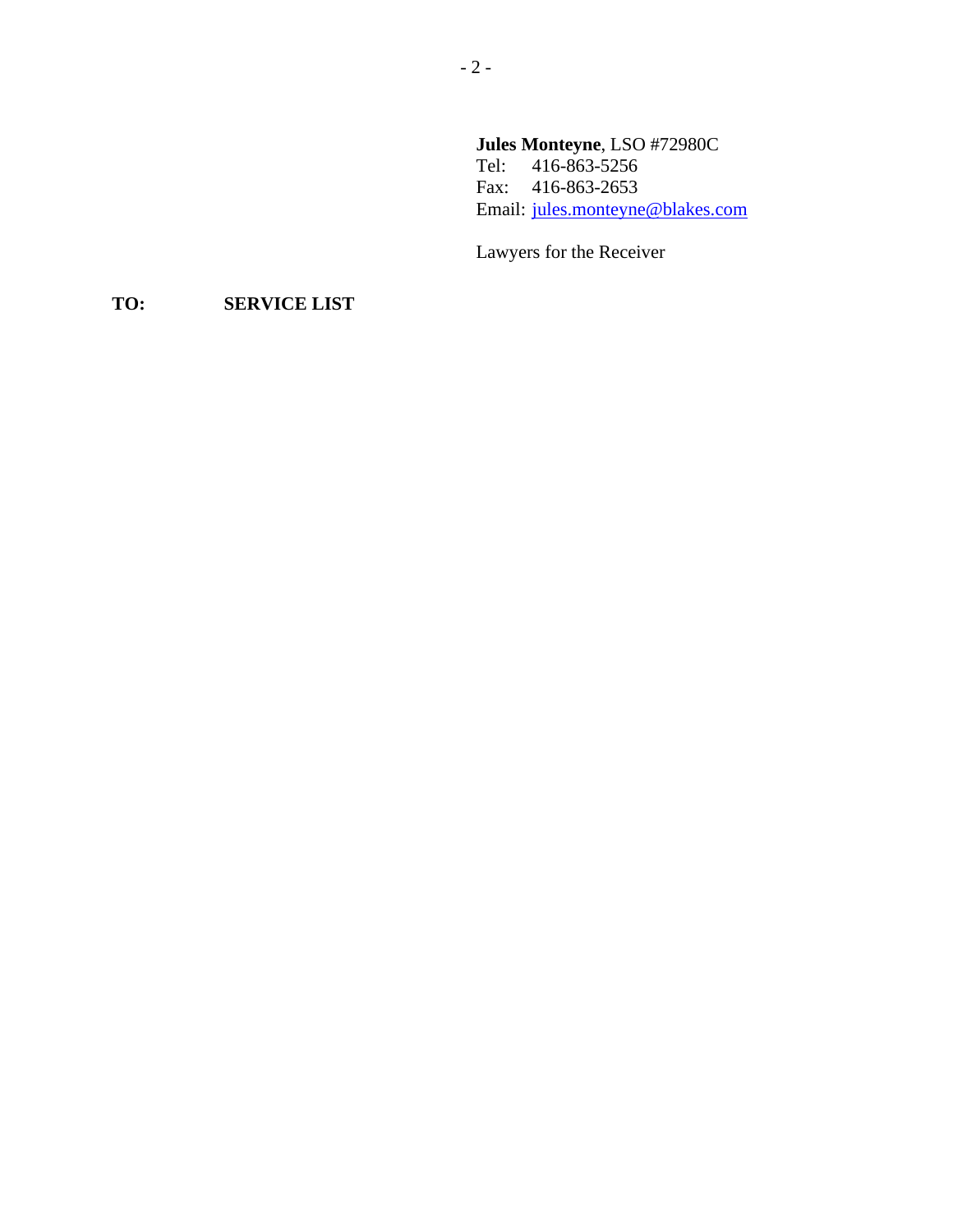Court File No. CV-21-00665375-00CL

### **ONTARIO SUPERIOR COURT OF JUSTICE (COMMERCIAL LIST)**

B E T W E E N:

## AMERICAN GENERAL LIFE INSURANCE COMPANY and NATIONAL UNION FIRE INSURANCE COMPANY OF PITTSBURGH, PA.

Applicants

- and -

## VICTORIA AVENUE NORTH HOLDINGS INC. and THE PARTIES LISTED ON SCHEDULE "A"

Respondents

**APPLICATION UNDER section 243 of the** *Bankruptcy and Insolvency Act***, R.S.C. 1985, c. B-3, as amended, and under section 101 of the** *Courts of Justice Act***, R.S.O. 1990, c. C.43** 

# **SERVICE LIST**

(as at October 4, 2021)

| <b>BLAKE, CASSELS &amp; GRAYDON LLP</b> | KPMG INC.                  |
|-----------------------------------------|----------------------------|
| 199 Bay Street                          | <b>Bay Adelaide Centre</b> |
| Suite 4000, Commerce Court West         | 333 Bay Street, Suite 4600 |
| Toronto, Ontario M5L 1A9                | Toronto, Ontario M5H 2S5   |
| Pamela L.J. Huff, LSO #27344V           | <b>Nick Brearton</b>       |
| Tel: 416-863-2958                       | Tel: 416-777-3768          |
| Email: pamela.huff@blakes.com           | Email: nbrearton@kpmg.ca   |
| Chris Burr, LSO #55172H                 | <b>George Bourikas</b>     |
| Tel: 416-863-3261                       | Tel: 416-777-8887          |
| Email: chris.burr@blakes.com            | Email: gbourikas@kpmg.ca   |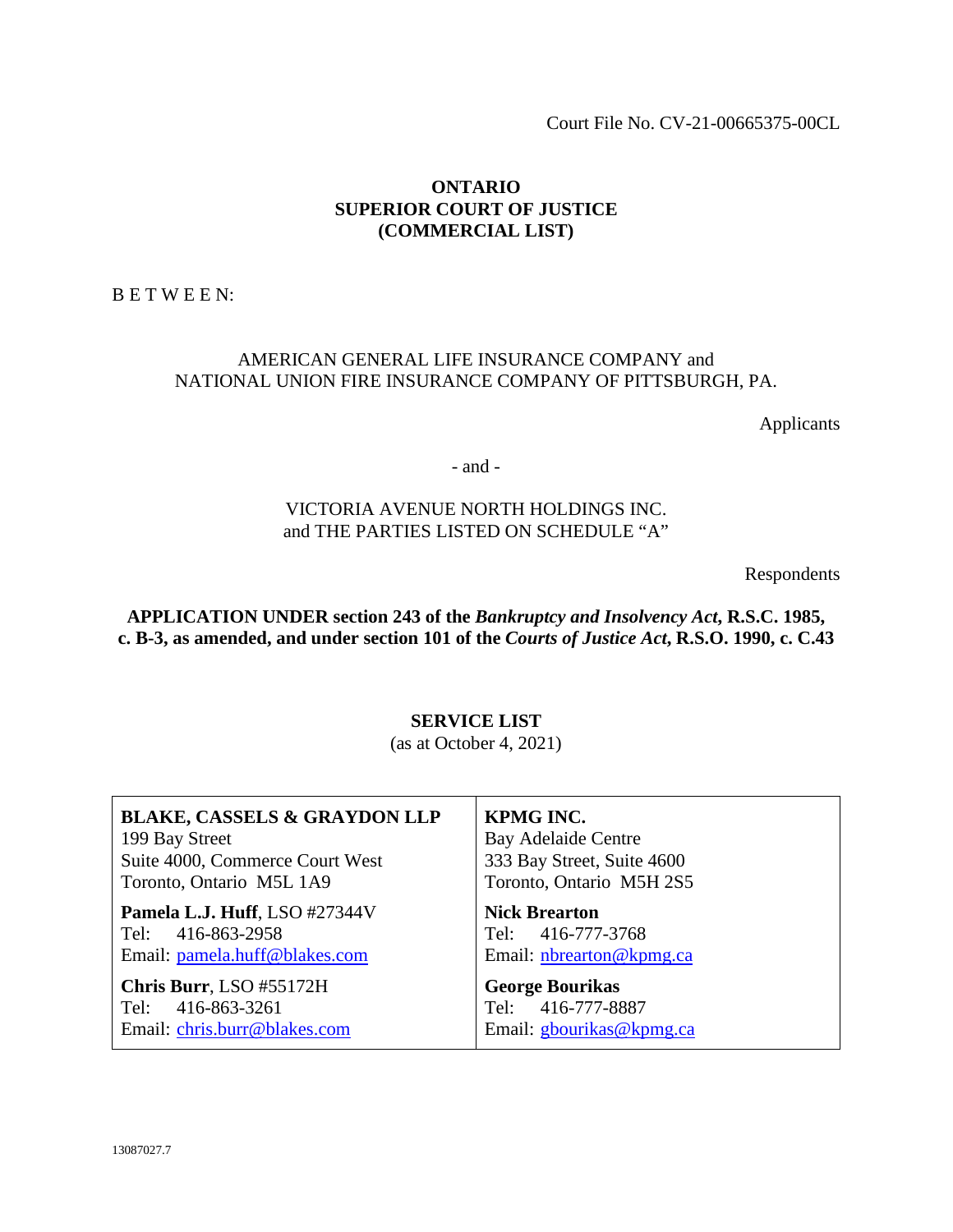| Aryo Shalviri, LSO #63867A<br>416-863-2962<br>Tel:<br>Email: aryo.shalviri@blakes.com<br>Jules Monteyne, LSO #72980C<br>416-863-5256<br>Tel:<br>Fax: 416-863-2663<br>Email: jules.monteyne@blakes.com<br>Lawyers for the Applicants and the Receiver              | <b>Katherine Forbes</b><br>416-777-8107<br>Tel:<br>Email: katherineforbes@kpmg.ca<br><b>Jojo Tang</b><br>Email: jojotang@kpmg.ca<br>Receiver                                                                                                                                                                                                                                                                                                                                                                       |
|-------------------------------------------------------------------------------------------------------------------------------------------------------------------------------------------------------------------------------------------------------------------|--------------------------------------------------------------------------------------------------------------------------------------------------------------------------------------------------------------------------------------------------------------------------------------------------------------------------------------------------------------------------------------------------------------------------------------------------------------------------------------------------------------------|
| <b>NORTON ROSE FULBRIGHT CANADA</b><br><b>LLP</b><br>222 Bay Street, Suite 3000<br>P.O. Box 53<br>Toronto, Ontario M5K 1E7<br><b>Evan Cobb</b><br>Tel:<br>416-216-1929<br>Email: evan.cobb@nortonrosefulbright.com<br><b>Independent Counsel for the Receiver</b> | <b>WEISZ FELL KOUR</b><br>200 Bay Street, Suite 2305<br>P.O. Box 120<br>Toronto, Ontario M5J 2J3<br><b>Sharon A. Kour</b><br>416-613-8283<br>Tel:<br>Email: skour@wfklaw.ca<br><b>Caitlin Fell</b><br>416-613-8282<br>Tel:<br>Email: cfell@wfklaw.ca<br>Lawyers for the Legal Owner,<br>Victoria Avenue North Holdings Inc.                                                                                                                                                                                        |
| <b>EMILY EVANGELISTA</b><br>101 10 Director Court<br>Woodbridge, Ontario L4L 7E8<br>Tel:<br>905-265-2252, ext. 337<br>Email: emily@evangelistalaw.ca<br>Lawyer for Tanbros Investments Ltd.                                                                       | PETER I WALDMANN PROFESSIONAL<br><b>CORPORATION</b><br>183 Augusta Avenue<br>Toronto, Ontario M5T 2L4<br><b>Peter I Waldmann</b><br>Email: peter@peteriwaldmann.com;<br>info@peteriwaldmann.com;<br>legalservices@peteriwaldmann.com<br>Lawyer for Yun Zuo in her personal capacity<br>and as the trustee of The Xuezhang Family<br>Trust, Qiu Xie as the trustee of Xie 2018<br>Family Trust, Jian Ming Xu (Plaintiff in<br>related court proceedings), and Xing Wang<br>(Plaintiff in related court proceedings) |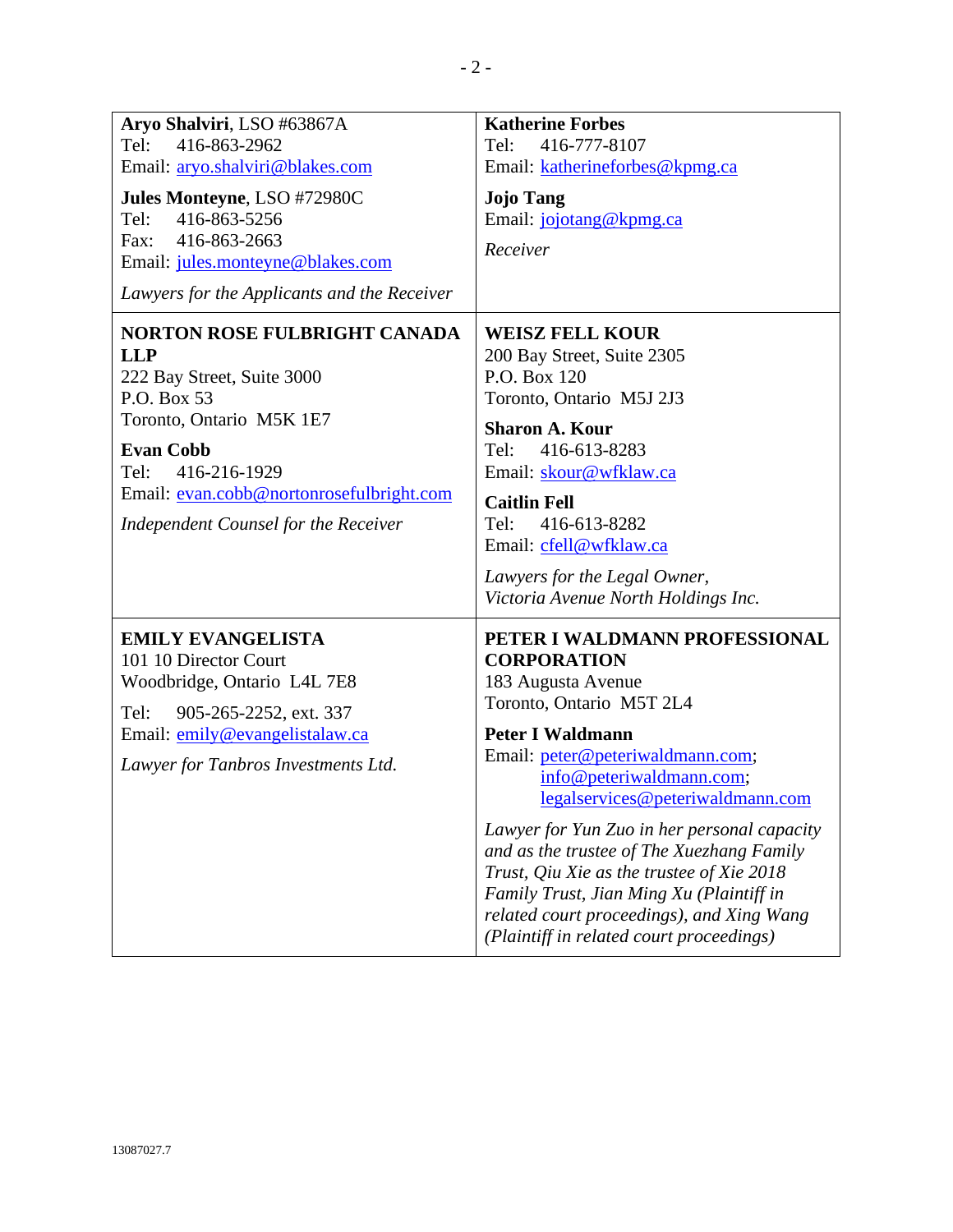*Legal Owner / Beneficial Owners:* 

| VICTORIA AVENUE NORTH<br><b>HOLDINGS INC.</b><br>200 Ronson Drive, Suite 201<br>Toronto, Ontario M9W 5Z9 | THE BENEFICIAL OWNERS LISTED<br><b>ON SCHEDULE "A"</b> |
|----------------------------------------------------------------------------------------------------------|--------------------------------------------------------|
| <b>Attention: Mark Gross</b><br>Email: mark@danimax.ca                                                   |                                                        |

# *Ministries / Municipalities:*

| <b>CANADA REVENUE AGENCY</b><br>c/o Department of Justice<br><b>Ontario Regional Office</b><br>The Exchange Tower, Box 36<br>Suite 3400, 130 King Street West<br>Toronto, Ontario M5X 1K6                | <b>MINISTRY OF FINANCE (ONTARIO)</b><br>Insolvency Unit<br>33 King Street West, 6th Floor<br>Oshawa, Ontario L1H 8H5<br>Email: insolvency.unit@ontario.ca |
|----------------------------------------------------------------------------------------------------------------------------------------------------------------------------------------------------------|-----------------------------------------------------------------------------------------------------------------------------------------------------------|
| <b>Diane Winters, General Counsel</b><br>Tel:<br>416-973-3172<br>Fax: 416-973-0810<br>Email: diane.winters@justice.gc.ca<br>Rakhee Bhandari<br>Tel: 416-952-8563<br>Email: rakhee.bhandari@justice.gc.ca |                                                                                                                                                           |
| <b>CITY OF HAMILTON</b><br>71 Main Street West<br>Hamilton, Ontario L8P 4Y5<br><b>Attention:</b> Legal Services<br>Email: kaush.parameswaran@hamilton.ca                                                 |                                                                                                                                                           |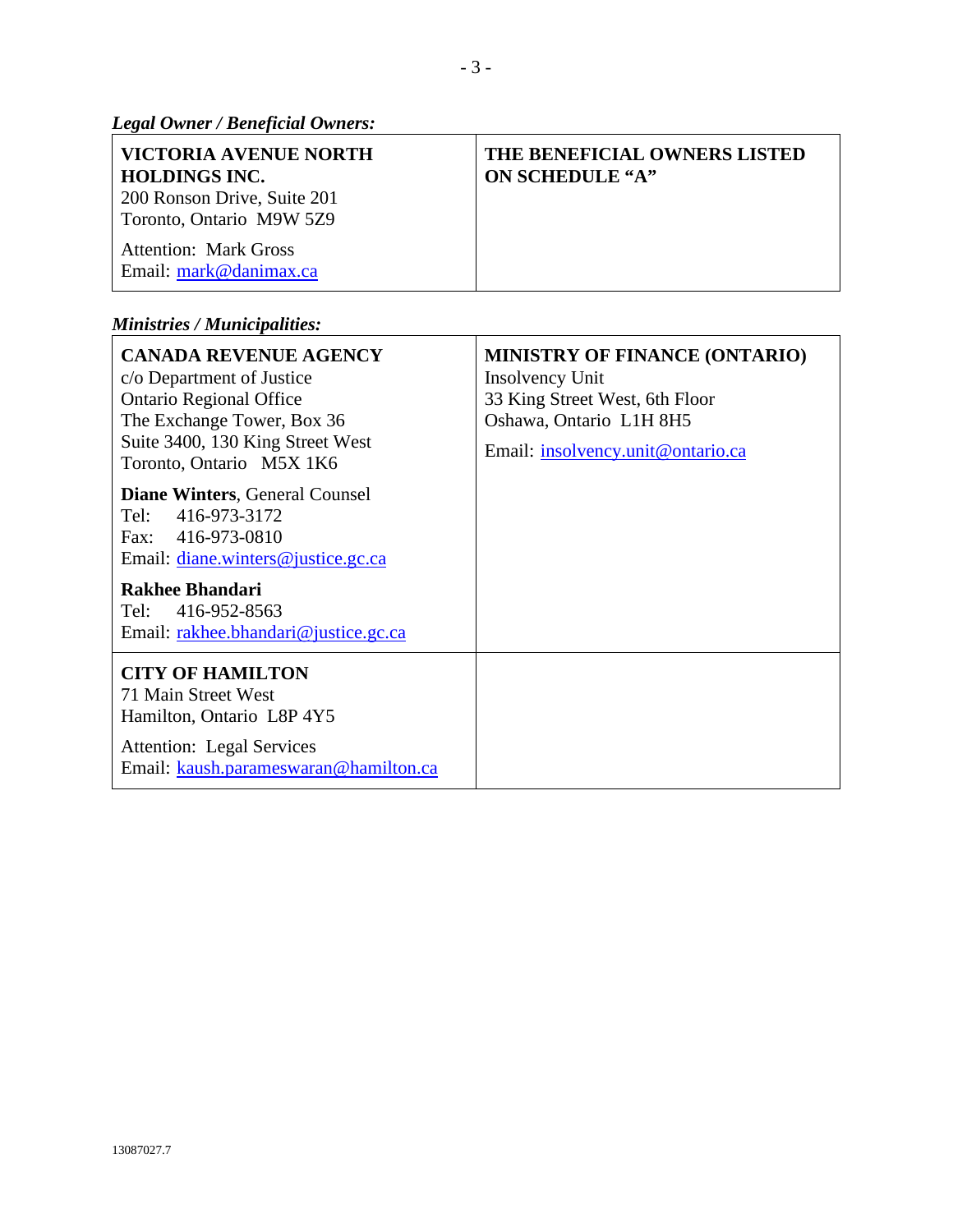*Parties with PPSA Registrations:* 

| <b>BLUE CHIP LEASING CORPORATION</b><br>41 Scarsdale Road, Unit 5<br>Toronto, Ontario M3B 2R2         | <b>MILLER THOMSON LLP</b><br>Scotia Plaza<br>40 King Street West, Suite 5800<br>Toronto, ON M5H 3S1                                                                     |
|-------------------------------------------------------------------------------------------------------|-------------------------------------------------------------------------------------------------------------------------------------------------------------------------|
|                                                                                                       | Asim Iqbal, LSO #61884B<br>Tel: 416-597-6008<br>Fax: 416-863-1716<br>Email: aigbal@millerthomson.com                                                                    |
|                                                                                                       | Elsir Tawfik, LSO #79819D<br>Tel: 416-595-2663<br>Fax: 416-595-8695<br>Email: etawfik@millerthomson.com<br>Lawyers for De Lage Landen Financial<br>Services Canada Inc. |
| <b>MERIDIAN ONECAP CREDIT CORP.</b><br>Suite 1500, 4710 Kingsway<br>Burnaby, British Columbia V5H 4M2 |                                                                                                                                                                         |

*Parties with Encumbrances Registered on Title:* 

| 1012689 ONTARIO LIMITED<br>45 Lower Jarvis Street<br>Toronto, Ontario M5E 1R8<br>With a copy to:<br><b>DALE &amp; LESSMANN LLP</b><br>181 University Avenue, Suite 2100 | <b>MILLER THOMSON LLP</b><br>Scotia Plaza<br>40 King Street West, Suite 5800<br>Toronto, ON M5H 3S1<br>Asim Iqbal, LSO #61884B<br>416-597-6008<br>Tel:                                                                          |
|-------------------------------------------------------------------------------------------------------------------------------------------------------------------------|---------------------------------------------------------------------------------------------------------------------------------------------------------------------------------------------------------------------------------|
| Toronto, Ontario M5H 3M7<br><b>Nedko Petkov</b><br>Tel: 416-369-7821<br>Email: npetkov@dalelessmann.com                                                                 | Fax: 416-863-1716<br>Email: aiqbal@millerthomson.com<br>Elsir Tawfik, LSO #79819D<br>Tel: 416-595-2663<br>Fax: 416-595-8695<br>Email: etawfik@millerthomson.com<br>Lawyers for De Lage Landen Financial<br>Services Canada Inc. |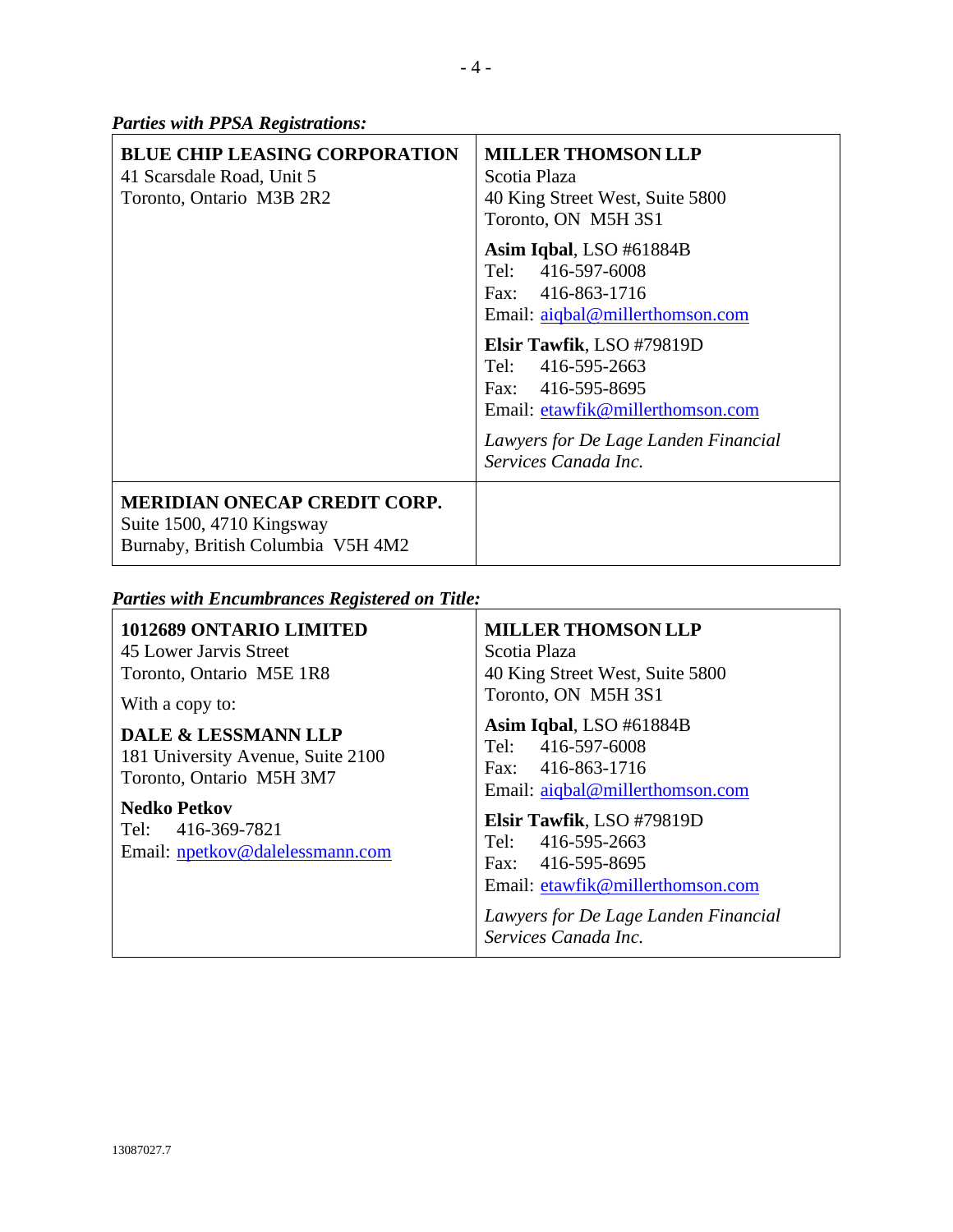## **Email Distribution List:**

pamela.huff@blakes.com; chris.burr@blakes.com; aryo.shalviri@blakes.com; jules.monteyne@blakes.com; nbrearton@kpmg.ca; gbourikas@kpmg.ca; katherineforbes@kpmg.ca; jojotang@kpmg.ca; evan.cobb@nortonrosefulbright.com; skour@wfklaw.ca; cfell@wfklaw.ca; emily@evangelistalaw.ca; mark@danimax.ca; peter@peteriwaldmann.com; info@peteriwaldmann.com; legalservices@peteriwaldmann.com; diane.winters@justice.gc.ca; rakhee.bhandari@justice.gc.ca; insolvency.unit@ontario.ca; kaush.parameswaran@hamilton.ca; npetkov@dalelessmann.com; aiqbal@millerthomson.com; etawfik@millerthomson.com;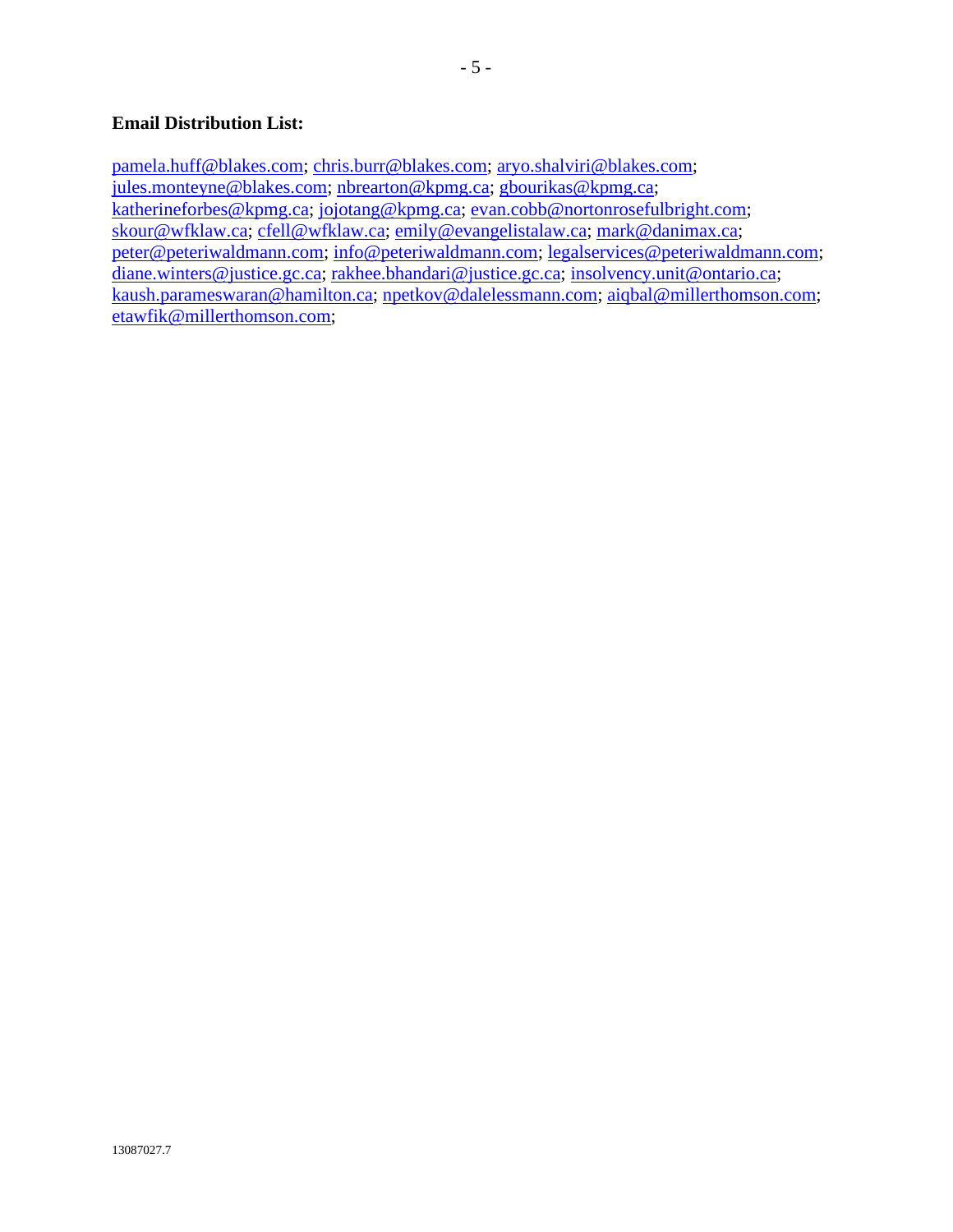Court File No. CV-21-00665375-00CL

### **ONTARIO SUPERIOR COURT OF JUSTICE (COMMERCIAL LIST)**

B E T W E E N:

### AMERICAN GENERAL LIFE INSURANCE COMPANY and NATIONAL UNION FIRE INSURANCE COMPANY OF PITTSBURGH, PA.

Applicants

- and -

## VICTORIA AVENUE NORTH HOLDINGS INC. and THE PARTIES LISTED ON SCHEDULE "A"<sup>1</sup>

Respondents

**APPLICATION UNDER section 243 of the** *Bankruptcy and Insolvency Act,* **R.S.C. 1985, c. B-3, as amended, and under section 101 of the** *Courts of Justice Act,* **R.S.O. 1990, c. C.43** 

## **FACTUM OF THE RECEIVER (Motion for Approval of Broker Engagement, Sale Process, and Ancillary Matters) Returnable October 29, 2021**

### **PART I - OVERVIEW**

1. This Factum is filed by KPMG Inc., in its capacity as Court-appointed receiver and manager (the "**Receiver**"), appointed pursuant to the Order of the Honourable Mr. Justice Koehnen

of the Ontario Superior Court of Justice (Commercial List) (the "**Court**") granted on August 3,

2021 (the "**Appointment Order**"), in support of the Receiver's motion for an order:

<sup>&</sup>lt;sup>1</sup> See Schedule "A" to the Appointment Order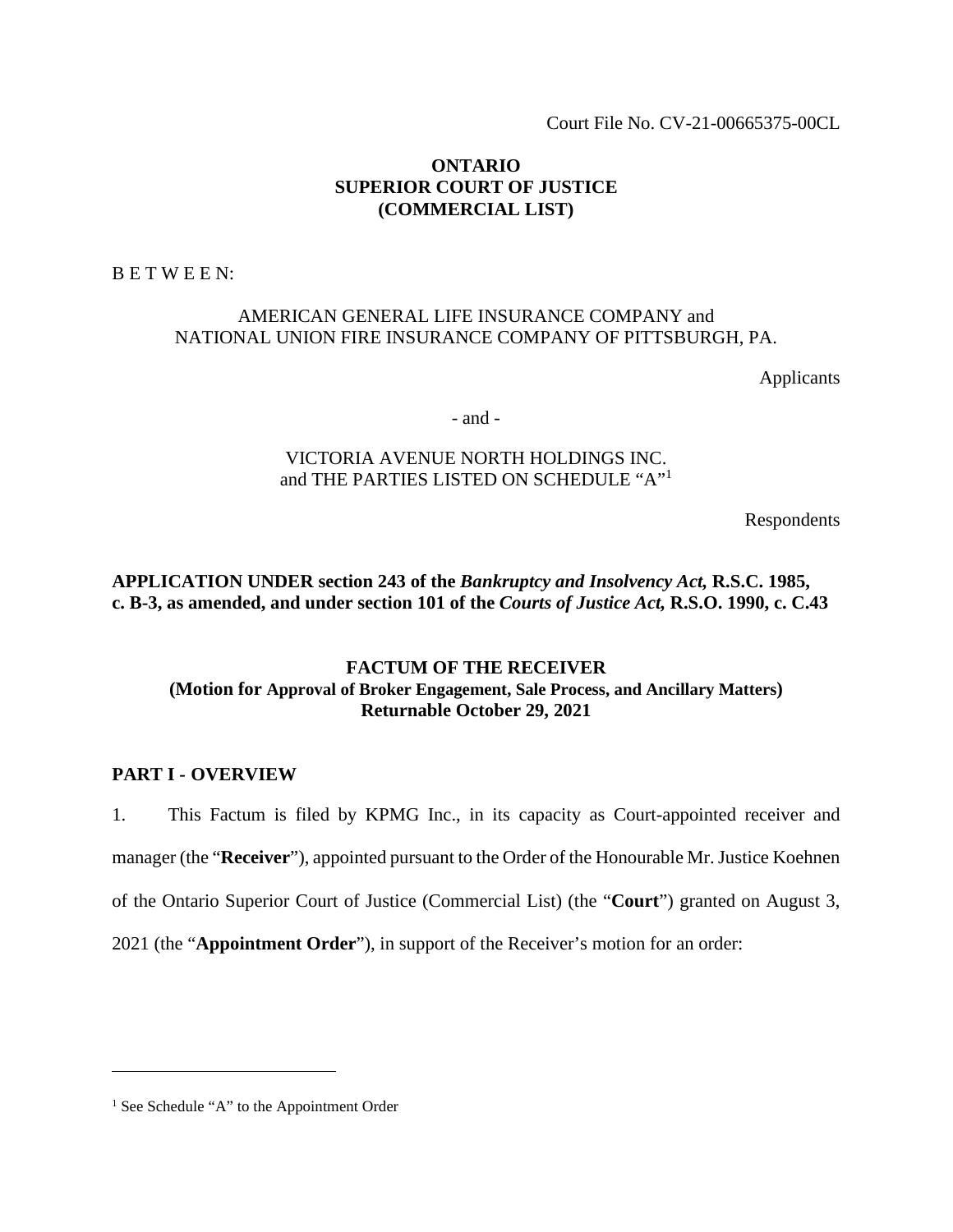- i. approving the broker engagement agreement dated as of October 20, 2021 (the "**Broker Engagement Agreement**") with CBRE Limited ("**CBRE**" or the "**Broker**") and the engagement of the Broker as exclusive real estate broker in accordance with the terms therein;
- ii. approving the proposed Sale Process set out at Schedule "A" to the form of Order contained at Tab 3 of the Receiver's Motion Record (the "**Sale Process**") and described in the Second Report of the Receiver dated October 22, 2021 contained at Tab 2 of the Receiver's Motion Record (the "**Second Report**");
- iii. sealing Confidential Appendices "A" and "B" to the Second Report (collectively, the "**Confidential Appendices**"); and
- iv. granting certain other ancillary relief.

2. In the Receiver's view, (i) the engagement of the Broker and approval of the Sale Process will enable the Receiver to undertake a comprehensive, transparent and efficient sale process for the Real Property Assets (as defined below), employing procedures that are optimized to maximize value for creditors and achieve closing of potential transaction(s) on an appropriate timeline, and (ii) the Confidential Appendices contain confidential, sensitive and in certain instances competitive information that if disclosed, could cause serious harm to important interests and the salutary effects of sealing them outweigh any deleterious effects. Accordingly, for the reasons set out below, the Receiver is respectfully requesting that this Court: (i) approve the engagement of the Broker and the Sale Process, and (ii) seal the Confidential Appendices.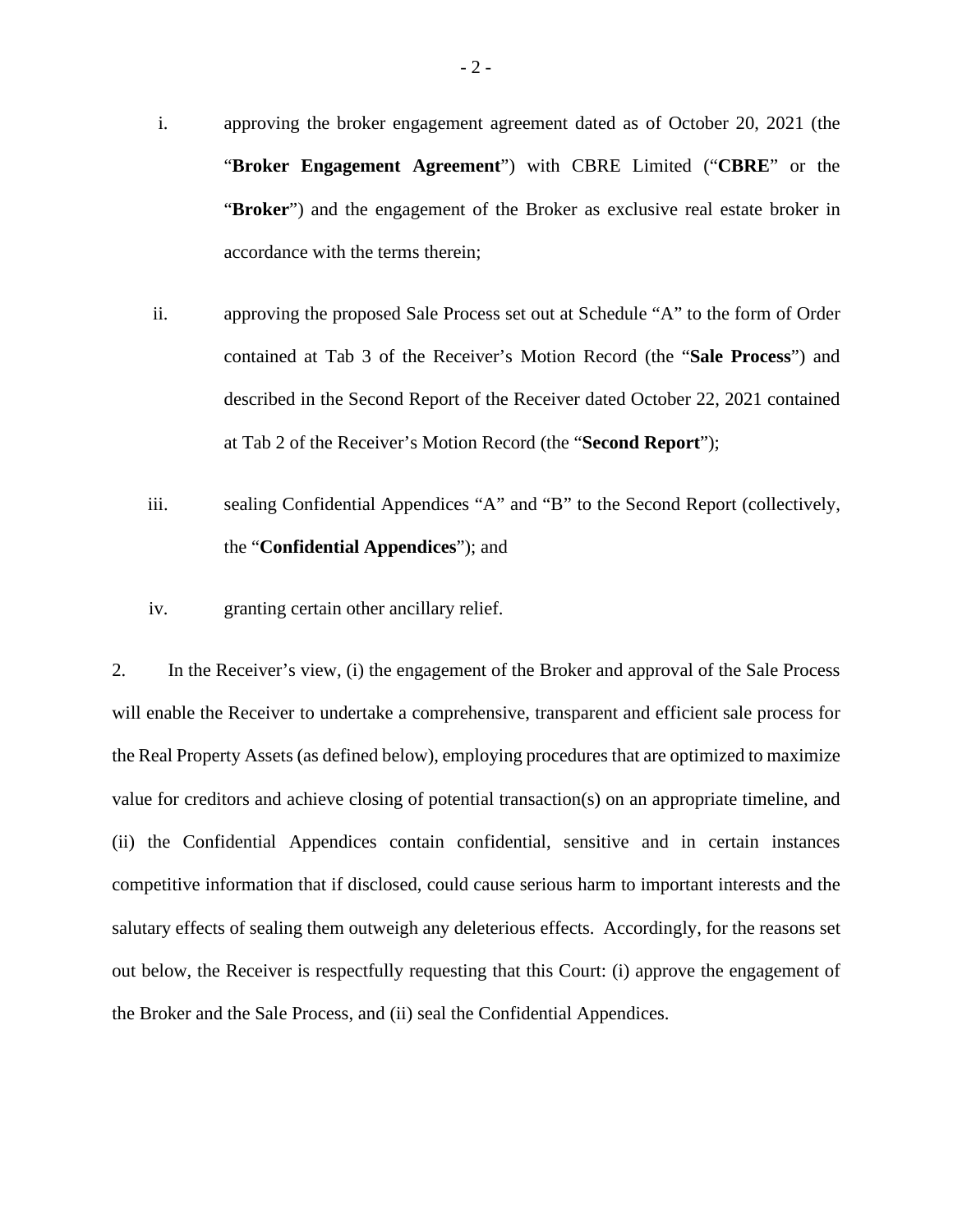3. Capitalized terms used but not otherwise defined in this Factum shall have the meanings given to them in the Second Report.

#### **PART II - FACTS**

#### **Background**

4. Pursuant to the Appointment Order, the Receiver was appointed as receiver of the Property (as defined in the Appointment Order).

Second Report at para 1.

5. Prior to the Receiver's appointment, Victoria Avenue North Holdings Inc. (the "**Legal Owner**") was engaged in the ownership, maintenance and operation of medical office buildings leased by the Legal Owner to primarily medical professionals and related businesses (together with the leases related thereto, the "**Real Property Assets**"). The Receiver is proposing to market the Real Property Assets as going concerns.

### **The Broker and Broker Engagement Agreement**

6. Following its appointment, the Receiver conducted a request for proposal process ("**RFP**") inviting a number of real estate brokerage firms to submit proposals to act as a listing broker for the Real Property Assets.

Second Report at para 17.

7. The RFP engaged real estate brokers with (i) sufficient reach to broadly market the assets which are located in various municipalities across Ontario, (ii) experience with these types of assets, and (iii) expertise in the sale of real property in court-supervised proceedings.

Second Report at paras 17 and 18.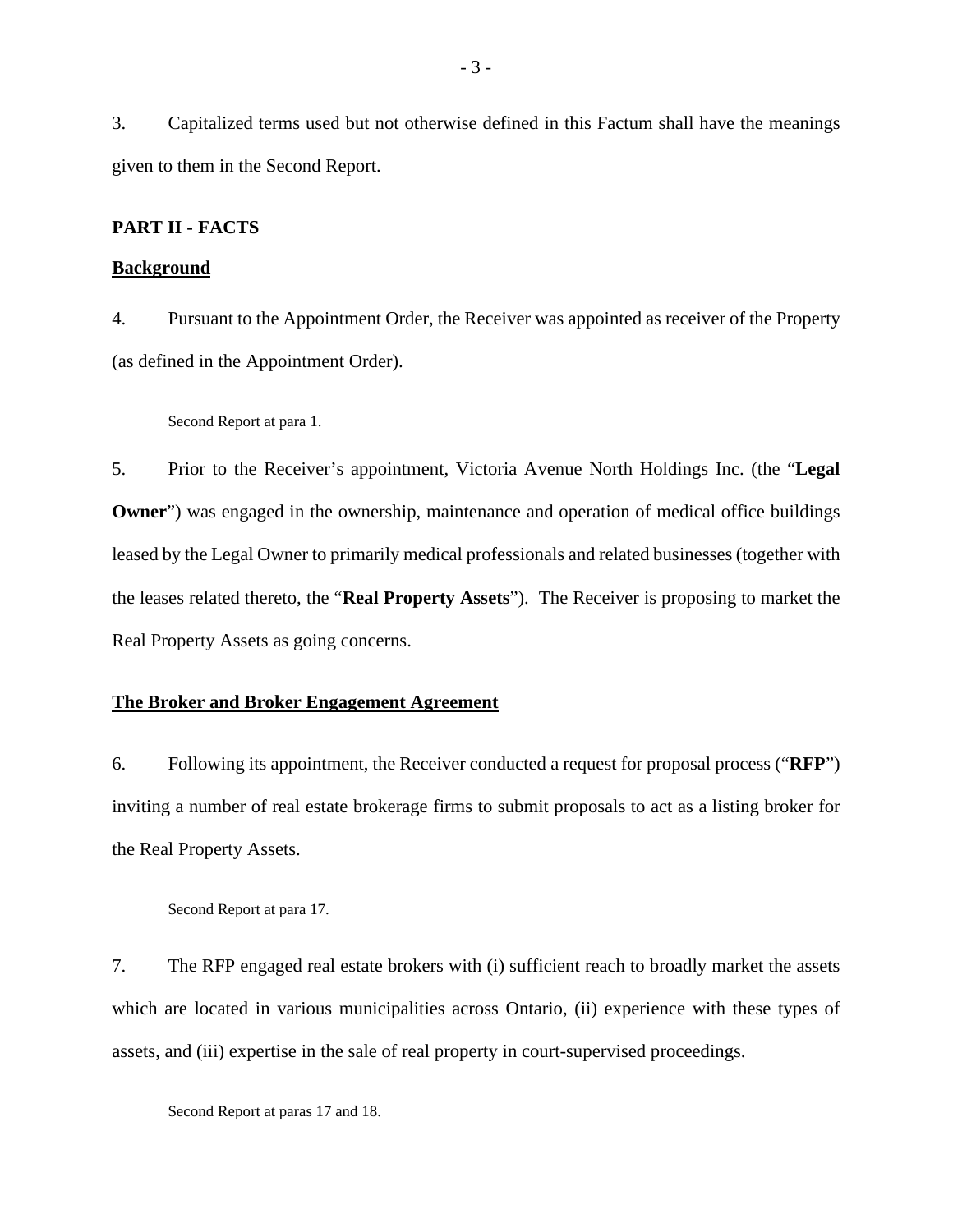8. In response to the RFP, the Receiver obtained separate proposals from five real estate brokers, each setting out proposed economic terms, marketing plans, and relevant expertise. The Receiver met with each of these five brokers to engage with them on the terms of their submitted proposal. A summary of the proposals received in the RFP is attached as Confidential Appendix "A" to the Second Report (the "**RFP Proposals Summary**"). Following this process, the Receiver determined that CBRE is best positioned to act as listing broker and has proceeded to engage CBRE pursuant to the Broker Engagement Agreement, which is subject to this Court's approval.

Second Report at paras 19-21; Confidential Appendix "A" to the Second Report ["**Confidential Appendix A**"].

9. The Receiver has entered into the Broker Engagement Agreement, an unredacted version of which is appended as Confidential Appendix "B" to the Second Report and a redacted version of which is appended as Appendix "C" to the Second Report.

Second Report at paras 22 and 23; Confidential Appendix "B" to the Second Report ["**Confidential Appendix B**"]; Appendix "C" to the Second Report at section 8.6.

10. The Broker has assisted the Receiver in preparing the proposed Sale Process and should this Court approve the Broker Engagement Agreement and the Sale Process, the Broker will assist the Receiver in conducting the Sale Process.

11. The Receiver is seeking an order sealing and treating as confidential the RFP Proposals Summary and the unredacted Broker Engagement Agreement. The Receiver is of the view that the disclosure of the commercial terms and competitive information contained in the RFP Proposals Summary would have a detrimental impact on the participants in the RFP, and that the disclosure of the economic terms of both the RFP Proposals Summary and the unredacted Broker Engagement Agreement could negatively impact the Sale Process (in the case of the RFP Proposals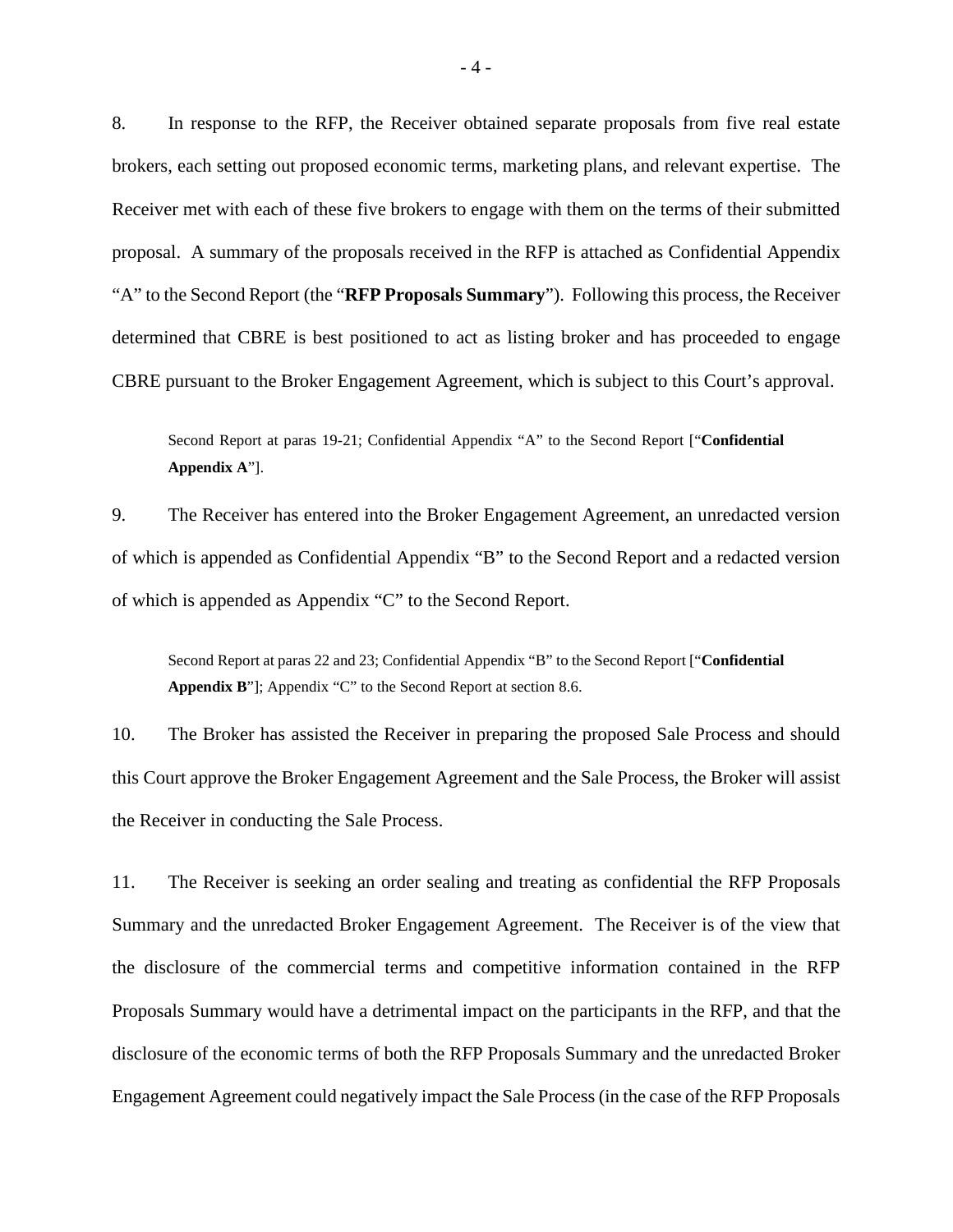Summary) and the Receiver's ability to negotiate future listing agreements should it become necessary to engage a different broker in the future (in the case of both the RFP Proposals Summary and the Broker Engagement Agreement). Further, it is an explicit term of the Broker Engagement Agreement that the Receiver seek a sealing order in respect of the unredacted Broker Engagement Agreement.

Second Report at para 41; Appendix "C" to the Second Report.

#### **The Sale Process**

12. The Sale Process has been prepared by the Receiver in consultation with the Broker, with the objective of obtaining offers for the Real Property Assets through a comprehensive, transparent and efficient process that is designed to provide the greatest value to the Legal Owner, and in turn, its creditors and other stakeholders. The Sale Process provides for a robust marketing process which will thoroughly test the market.

Second Report at para 26.

13. The Sale Process is comprised of two marketing phases, whereby the marketing will be initially focused on potential purchasers of the full portfolio in the first marketing phase, and thereafter focused on sub-portfolio (one or more properties, but fewer than the full-portfolio) purchasers in the second marketing phase. The full-portfolio phase will market the Real Property Assets alongside the entire portfolio of similar real property assets subject to a proposed courtsupervised sale process in the Southmount Proceedings (as defined in paragraph 6 of the Second Report). The two-phase marketing approach is designed to recognize that potential portfolio purchasers may require more time to consider and diligence the opportunity and to focus marketing efforts on them first. However, notwithstanding that there are two active marketing phases, all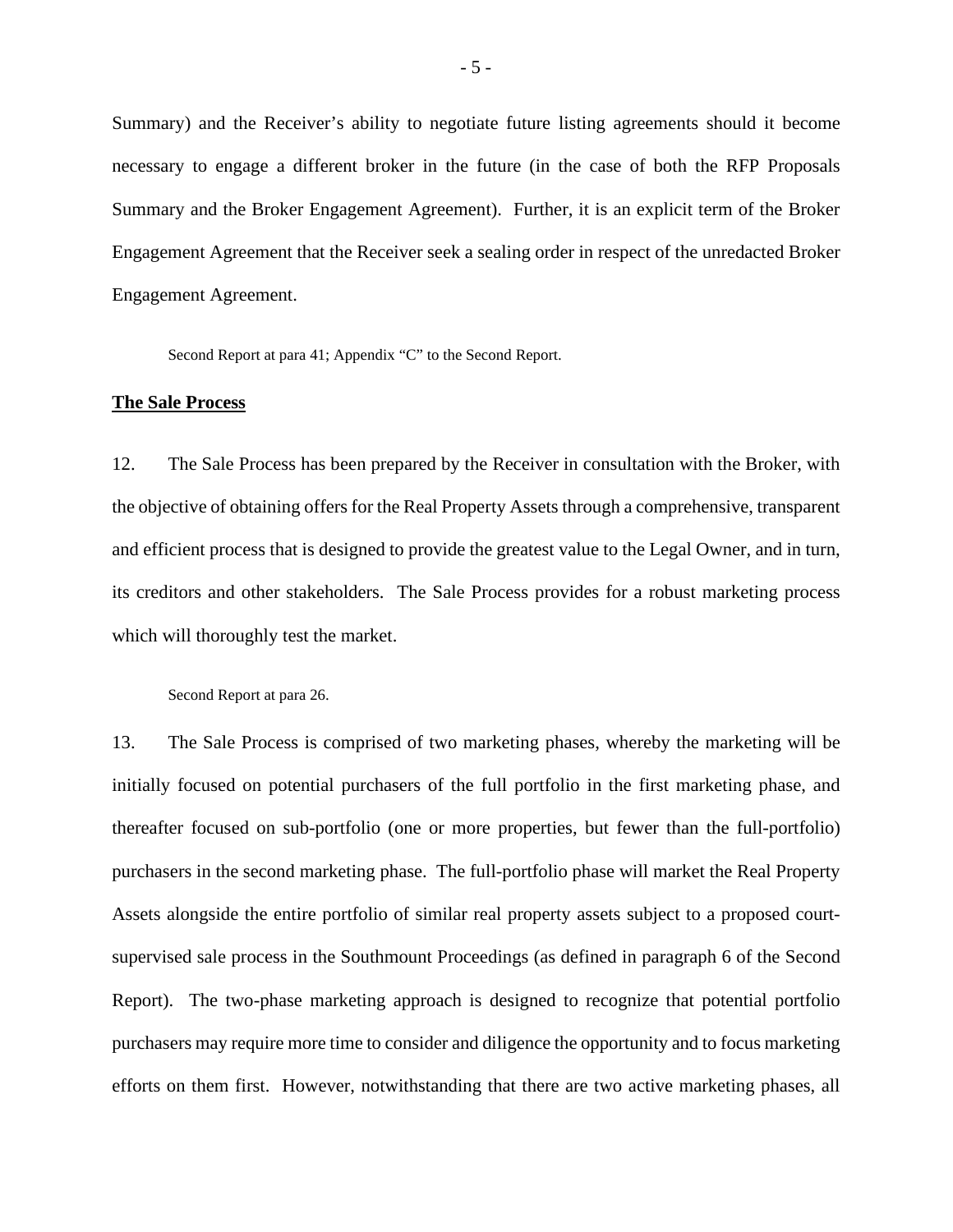interested parties (whether portfolio or sub-portfolio buyers) shall be entitled to participate in the process from day one, and all interested parties will have the same bid deadline.

Second Report at paras 6, 25 and 27.

14. From start to finish, the proposed Sale Process is anticipated to run for approximately 6 months, which period of time takes into account approximately 3-4 weeks around the December holiday period where a significantly lower level of market activity is anticipated. However, by the terms of the Sale Process, certain deadlines and timelines may be revised by the Receiver, in consultation with the Broker and on notice to interested parties.

Second Report at para 27; Appendix "A" to the Second Report.

15. The Receiver will make a motion to this Court to obtain approval of any successful bid(s) and one or more vesting orders with respect to the asset purchase agreement(s) with any ultimate successful bidder(s).

Second Report at para 27.

### **PART III - ISSUES**

- 16. The following issues are before the Court on this Motion:
	- (a) Should the engagement of CBRE as Broker be approved in accordance with the terms set out in the Broker Engagement Agreement?
	- (b) Should the proposed Sale Process be approved?
	- (c) Should a sealing order be granted in respect of the Confidential Appendices?
- 17. In the Receiver's respectful submission, the answer to all three questions is yes.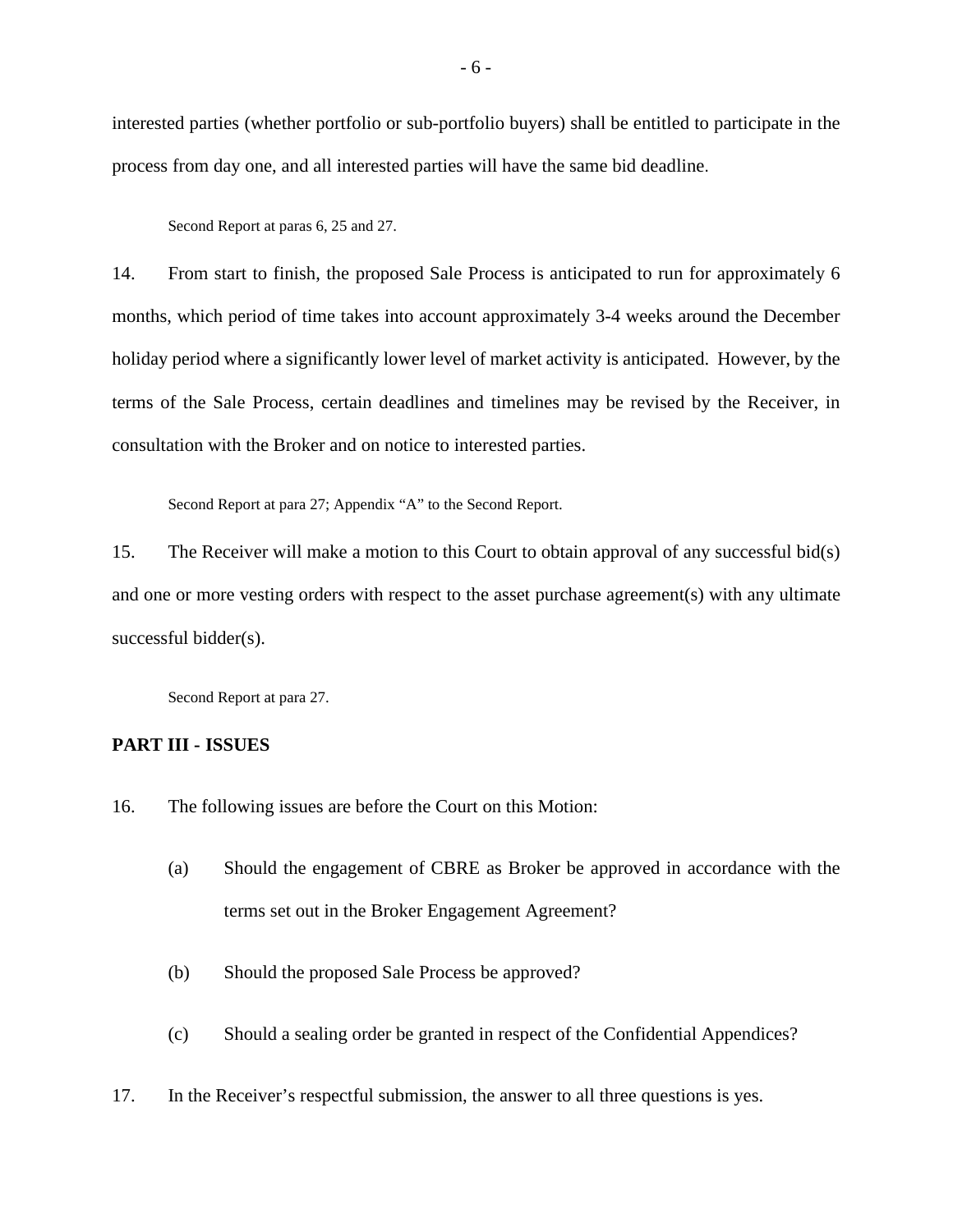#### **PART IV - THE LAW AND DISCUSSION**

#### **A. The Engagement of CBRE as Broker Should be Approved**

18. The Receiver requires real estate advisory services to run the Sale Process in order to maximize realizations from the Real Property Assets. The engagement of a real estate broker in insolvency proceedings involving real property is not uncommon, and the Receiver already has the authority to retain a broker pursuant to subparagraph 3(d) of the Appointment Order.

Appointment Order of this Court dated August 3, 2021, at subpara 3(d).

19. Notwithstanding the existing authority to retain a broker, given the importance of the selection of CBRE to monetization efforts and the fact that any commissions earned as a result of any successful transaction(s) would be paid from gross proceeds of sale, the Receiver has determined that it is advisable and appropriate to seek approval of the Broker Engagement Agreement.

20. While there are no explicit statutory provisions respecting a receiver's engagement of a consultant or an advisory party such as a real estate broker, section 243(1)(c) of the *Bankruptcy and Insolvency Act* (Canada) (the "**BIA**") provides the statutory basis for the Court to exercise its discretion to approve the appointment of such a broker where it sees fit to do so. Courts have also recognized that industry experience and familiarity with the debtor company or assets subject to a sale process are important factors to consider when approving the engagement of an advisor such as a broker.

BIA, section 243(1)(c); *Colossus Minerals Inc, Re*, 2014 ONSC 514 at paras 28-36, Tab A of the Book of Authorities of the Receiver ["**Receiver's BOA**"].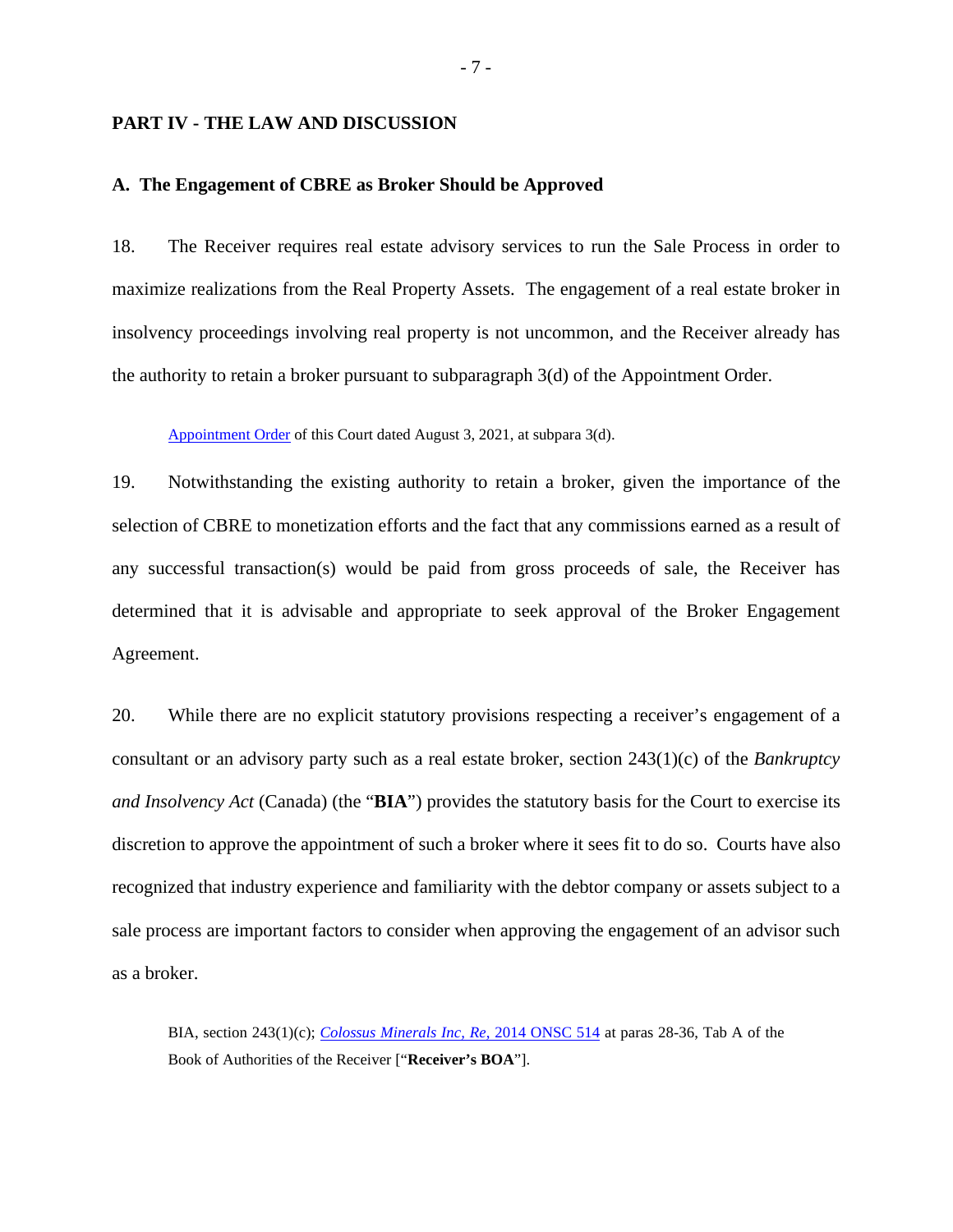21. The Broker, if appointed, will be paid its fees and commissions from the gross proceeds of sale of the Real Property Assets. Accordingly, the factors that a Court will take into account when considering whether to approve a charge for advisor's fees are also relevant in considering approval of the Broker Engagement Agreement in the present case. These factors are:

- (a) the size and complexity of the business being restructured;
- (b) the proposed role of the beneficiaries of the charge;
- (c) whether there is an unwarranted duplication of roles;
- (d) whether the quantum of the proposed charge appears to be fair and reasonable;
- (e) the position of the secured creditors likely to be affected by the charge; and
- (f) the position of the receiver.

*Re Canwest Publishing Inc*., 2010 ONSC 222 at para 54 ["*Canwest*"], Tab B of Receiver's BOA.

22. In the present case, the Receiver undertook the RFP, a comprehensive process for the selection of a broker. After carefully considering the responses received, the Receiver entered into the Broker Engagement Agreement with the Broker and is recommending approval thereof because:

- (a) the Broker is well known in the industry for its market-leading expertise and experience with commercial real estate assets;
- (b) the Broker has significant market reach, particularly with institutional purchasers and a clearly articulated marketing strategy which can be deployed in respect of the of the two medical office buildings comprising the Real Property Assets;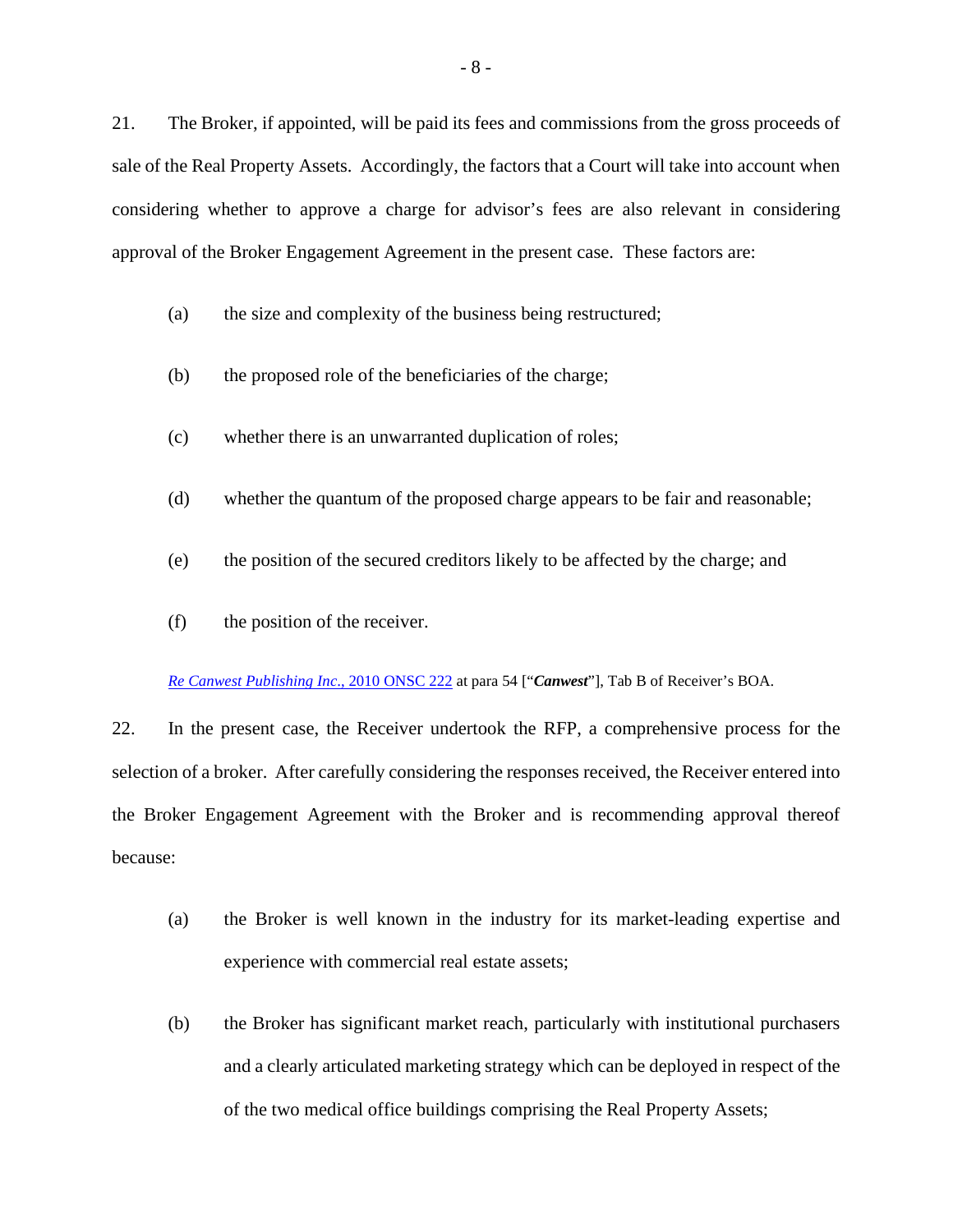- (c) the Broker also has familiarity with the geographic regions where the Real Property Assets are situated and has a commission fee structure that permits it to partner with local cooperating brokers;
- (d) the Broker has previously acted as a broker of distressed assets, including in the insolvency context and can assist in implementing the proposed Sale Process in a transparent and fair manner;
- (e) the Broker has commissions which are within a narrow competitive margin of the proposals received from other prospective brokers and the quantum of commissions payable under the Broker Engagement Agreement reflects an appropriate incentive to secure the highest and best bids for the Real Property Assets; and
- (f) the Receiver has consulted with the Applicants, being the senior secured creditors in these proceedings which are supportive of the engagement of CBRE, as well as the other registered mortgagee.

Second Report, at paras 19, 20 and 22; Confidential Appendix "B", *supra*; Confidential Appendix "C", *supra*.

23. For all the foregoing reasons, it is appropriate for this Court to exercise the discretion provided to it under section 243(1)(c) of the BIA and approve the Broker Engagement Agreement and the engagement of the Broker as contemplated therein.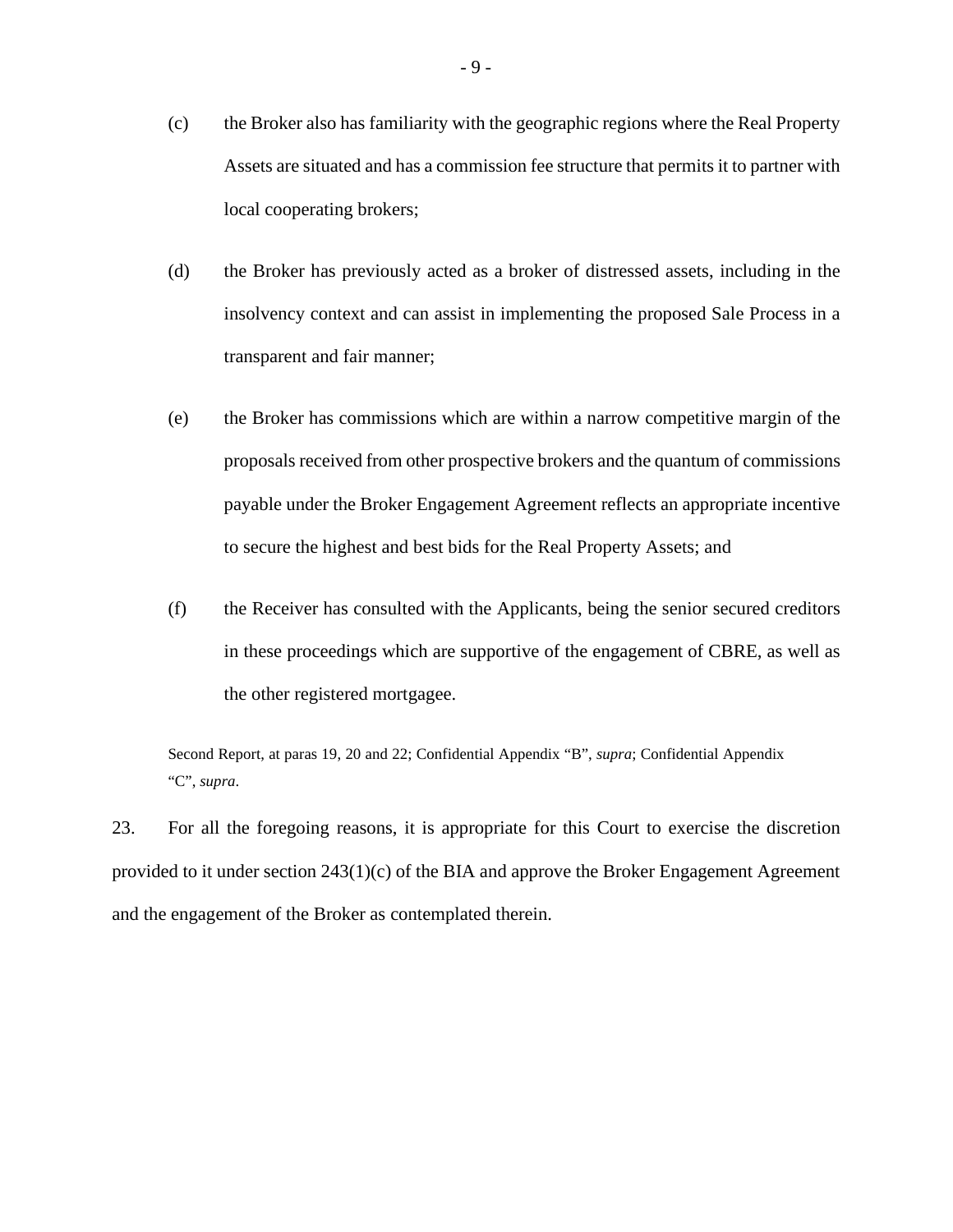#### **B. The Proposed Sale Process Should be Approved**

24. The Receiver has, in consultation with the Broker, prepared the Sale Process with a view to maximizing value for creditors in a fair, transparent and efficient manner. The Receiver notes in particular that:

- (a) any interested party that executes a non-disclosure agreement will be afforded an opportunity to participate in the proposed Sale Process;
- (b) the proposed Sale Process is contemplated to run for a total period of approximately 6 months and is sufficiently robust to provide the Real Property Assets with adequate exposure to the market and maximize value for stakeholders; and
- (c) any "Successful Bid" that is selected pursuant to the proposed Sale Process will require this Court's approval.

Second Report at para 27.

25. As with the engagement of the Broker, this Court has the jurisdiction to approve the proposed Sale Process pursuant to section 243(1)(c) of the BIA.

BIA, section 243(1)(c).

26. Although the decision to approve a particular form of sale process is distinct from the approval of a proposed sale transaction, courts have held that the factors which a court is to consider on such motions are intertwined with and drawn from the oft-cited principles set out in *Royal Bank v Soundair Corp.*, being : (i) whether the receiver has made a sufficient effort to get the best price and has not acted improvidently; (ii) the efficacy and integrity of the process by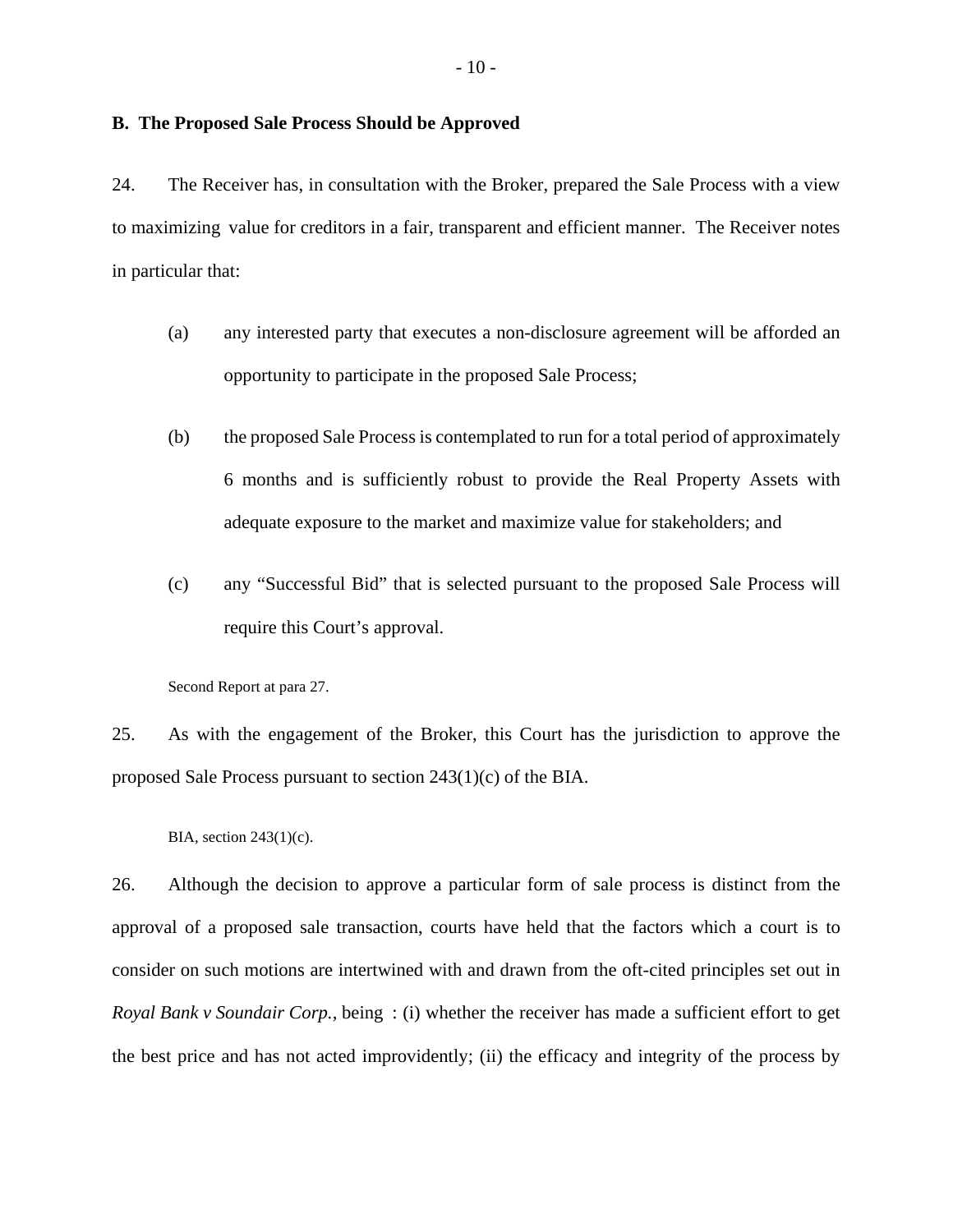which offers are obtained; (iii) whether there has been unfairness in the working out of the process; and, (iv) the interests of all parties.

*CCM Master Qualified Fund Ltd. v blutip Power Technologies Ltd*., 2012 ONSC 1750 at para 6 ["*blutip*"], at para 6, Tab C of Receiver's BOA; *Royal Bank of Canada v Soundair Corp*., 1991 CarswellOnt 205, 91 CBR (5th) 285 (Ont CA) at para 16 ["*Soundair*"], Tab D of Receiver's BOA; *Choice Properties Limited Partnership v Penady (Barrie) Ltd.*, 2020 ONSC 3517 at para 16, Tab E of Receiver's BOA; *Yukon (Government of) v Yukon Zinc Corporation*, 2020 YKSC 17 at para 62, Tab F of Receiver's BOA.

- 27. Accordingly, when reviewing a sales process proposed by a receiver a court should assess:
	- i. the fairness, transparency and integrity of the proposed process;
	- ii. the commercial efficacy of the proposed process in light of the specific circumstances facing the receiver; and
	- iii. whether the sales process will optimize the chances, in the particular circumstances, of securing the best possible price for the assets up for sale.

*blutip*, *supra*, at para 6, Tab C of Receiver's BOA.

28. The proposed sale process need not be perfect, only reasonable and a court should also give significant weight to the recommendation of its receiver, a court-appointed officer with significant expertise in insolvency proceedings.

*Marchant Realty Partners Inc. v 2407553 Ontario Inc*., 2021 ONCA 375 at paras 10, 15 and 19, Tab G of Receiver's BOA; *Re Sanjel Corporation*, 2016 ABQB 257 at para 80, Tab H of Receiver's BOA.

29. The proposed Sale Process is consistent with similar sales processes approved in other Canadian insolvency proceedings.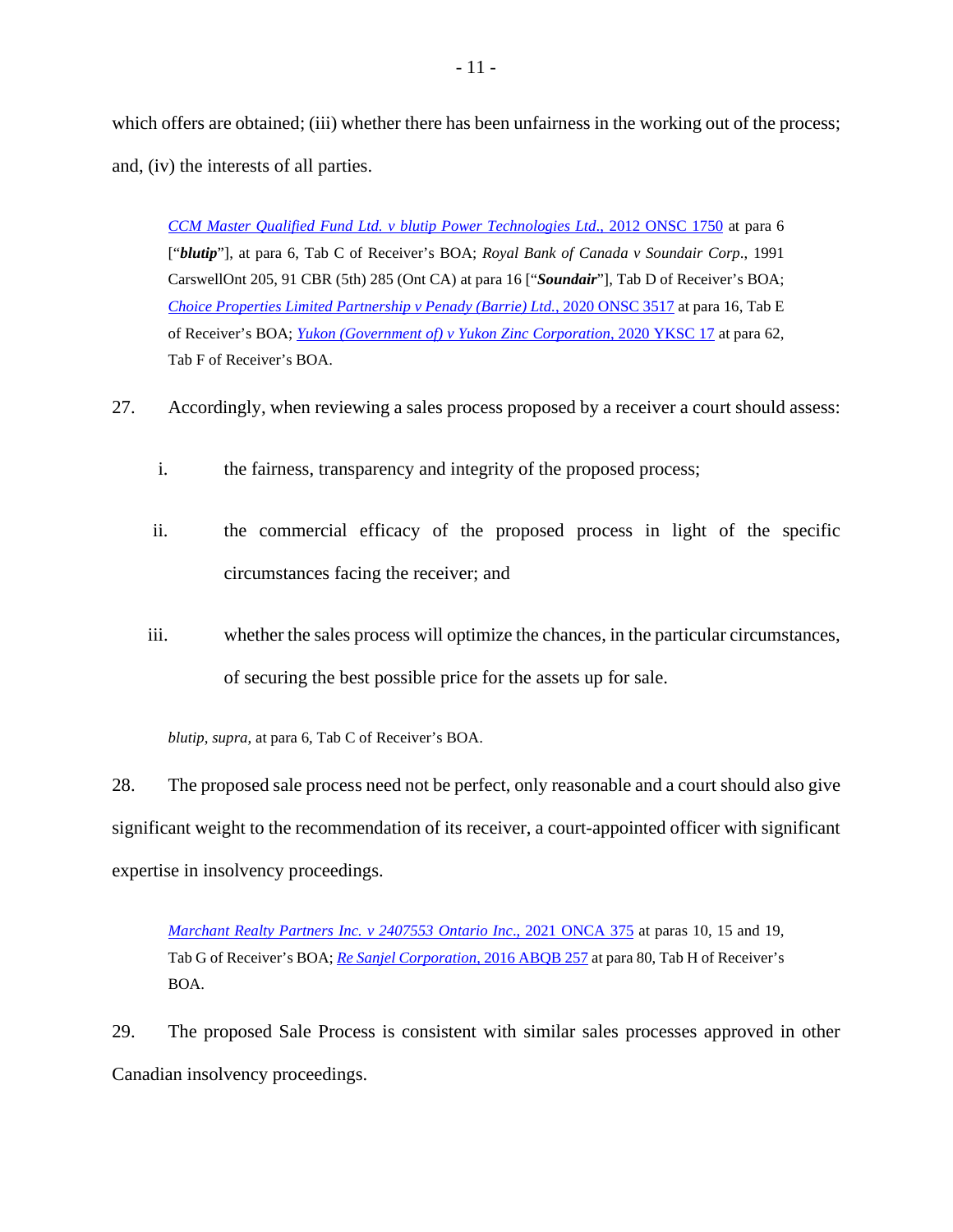*First Source Financial Management Inc. and Kingsett Mortgage Corporation v Ideal (BC) Developments Inc. et al*, (CV-19-00622054-00CL), Sale Process Order dated August 19, 2019 at paras 2–4, Tab I of Receiver's BOA; *Laurentian Bank of Canada v 2145744 Ontario Limited*, (CV-19-00631895-00CL), Order dated February 19, 2020 at paras 3—5, Tab J of Receiver's BOA; *Cortland Credit Lending Corporation v Mohawk Trail Properties Inc. et al*, (CV-21-00666311- 00CL), Sale Process Order dated August 3, 2021 at para 1, Tab K of Receiver's BOA.

30. The Receiver submits that for all of the foregoing reasons it is commercially reasonable and appropriate to approve the Sale Process.

### **D. It is Appropriate to Grant a Sealing Order Respecting the Confidential Appendices**

31. In *Sierra Club of Canada v Canada (Minister of Finance)* ("*Sierra Club*"), the Supreme Court of Canada ("**SCC**") held that courts should exercise their discretion to grant sealing orders where:

- i. the order is necessary to prevent a serious risk to an important interest, including a commercial interest, because reasonable alternative measures will not prevent the risk; and
- ii. the salutary effects of the order outweigh its deleterious effects, including the effects on the right to free expression, which includes public interest in open and accessible court proceedings.

*Sierra Club of Canada v Canada (Minister of Finance)*, 2002 SCC 41 at para 53, Tab L of Receiver's BOA.

32. In *Sherman Estate v Donovan*, the SCC recast the test from *Sierra Club*, without altering its essence. According to *Sherman Estate*, a person asking a court to exercise discretion in a way that limits the open court presumption must establish that: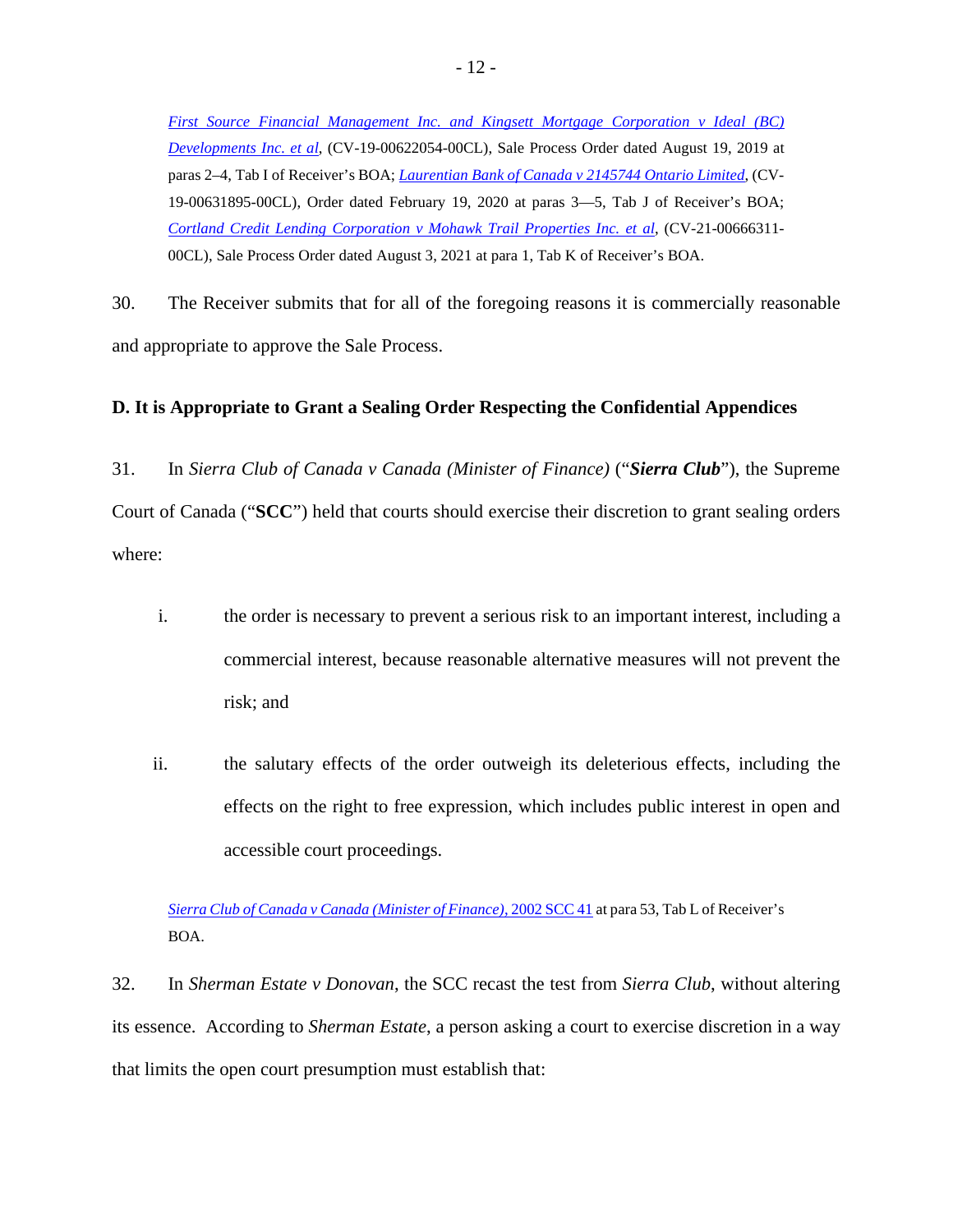- i. court openness poses a serious risk to an important public interest;
- ii. the order sought is necessary to prevent this serious risk to the identified interest because reasonably alternative measures will not prevent this risk; and,
- iii. as a matter of proportionality, the benefits of the order outweigh its negative effects.

*Sherman Estate v Donovan*, 2021 SCC 25 at para 38 ["*Sherman Estate*"], Tab M of Receiver's BOA.

33. Although the SCC was considering issues of personal privacy in *Sherman Estate*, it notes in citing *Sierra Club* that the term "important interest" can capture a broad array of public objectives including commercial interests.

*Sherman Estate*, *supra*, at para 41, Tab M of Receiver's BOA.

34. In the insolvency context, courts have commonly applied the *Sierra Club* test and authorized sealing orders over confidential or commercially sensitive documents to protect the interests of debtors and other stakeholders.

*Elleway Acquisitions Ltd v 4358376 Canada Inc*., 2013 ONSC 7009 at paras 47 and 48, Tab N of Receiver's BOA; *GE Canada Real Estate Financing Business Property Company v 1262354 Ontario Inc*., 2014 ONSC 1173 at para 32, Tab O of Receiver's BOA; *Stelco Inc. (Re)*, 2006 CarswellOnt 394 at paras 2-5, [2006] OJ No. 275 (Ont SCJ), Tab P of Receiver's BOA; *Canwest*, *supra*, at paras 63-65, Tab B of Receiver's BOA.

35. The test for a sealing order as recast in *Sherman Estate* has similarly been recently employed in the insolvency context to authorize sealing orders over confidential or commercially sensitive documents.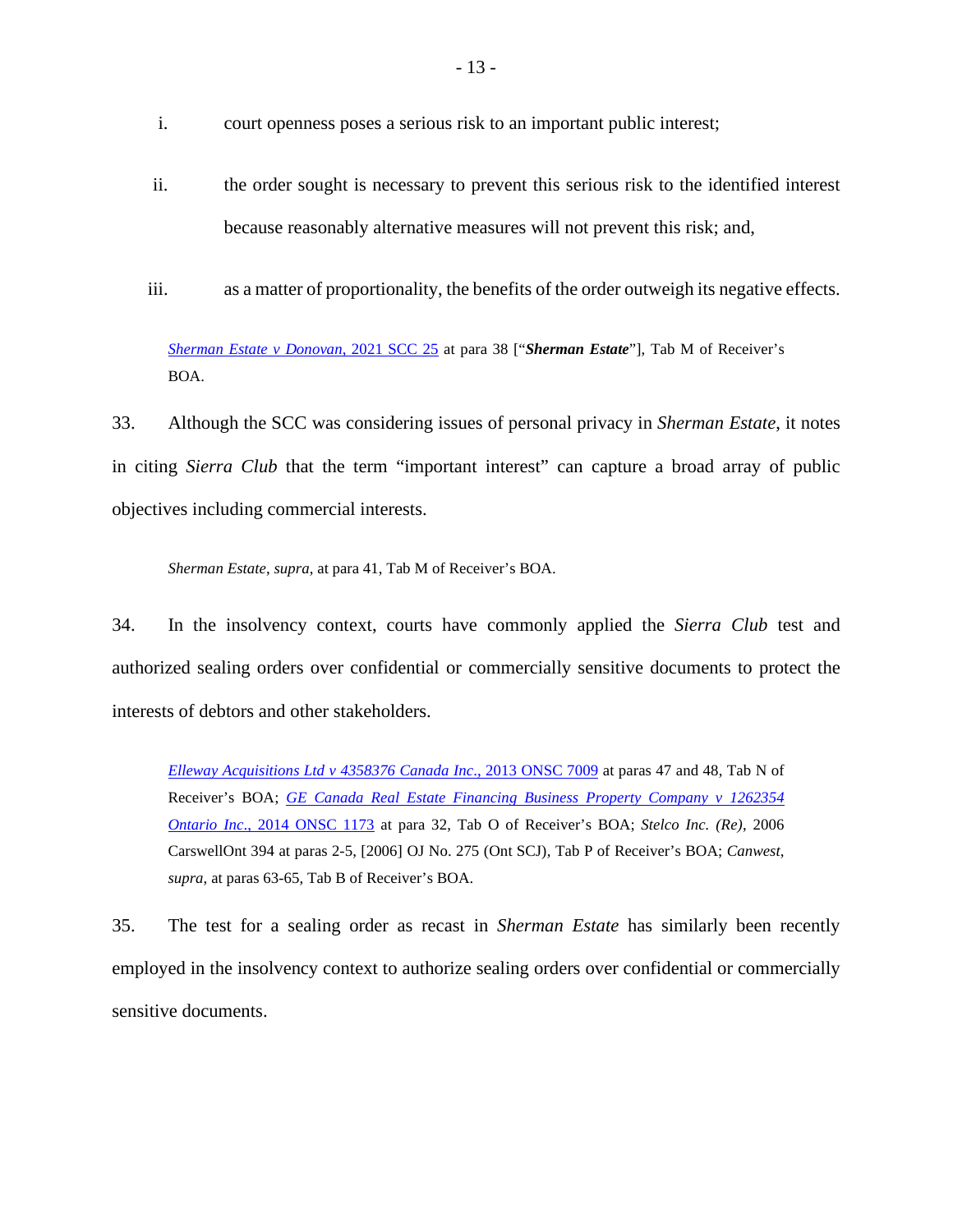*Ontario Securities Commission v Bridging Finance Inc*., 2021 ONSC 4347 at paras 23-27, Tab Q of Receiver's BOA; *Laurentian University of Sudbury*, 2021 ONSC 4769 at paras 12-14, Tab R of Receiver's BOA.

36. Confidential Appendix A contains confidential, commercially sensitive and competitive information regarding (i) fee structures, (ii) marketing strategy, and (iii) indications of value which, if disclosed, could adversely affect (i) the participants in the RFP process, (ii) the proposed Sale Process (and therefore recoveries for stakeholders), and (iii) any future efforts to engage a new broker, should the need arise.

Second Report at para 20.

37. Confidential Appendix B contains the unredacted fee structure in the Broker Engagement Agreement. As in the case of the RFP Proposals Summary, this is competitive and commercially sensitive information and its disclosure could cause harm to the Broker and any future efforts to engage a new broker, should the need arise.

Second Report at paras 23 and 24.

38. In the circumstances, the sealing order sought is the least restrictive means to maintain the confidentiality of this commercially sensitive, competitive and confidential information. Accordingly, the Receiver submits that the salutary effects of the sealing order outweigh the deleterious effects of restricting access to the Confidential Appendices, and that the sealing order is therefore appropriate.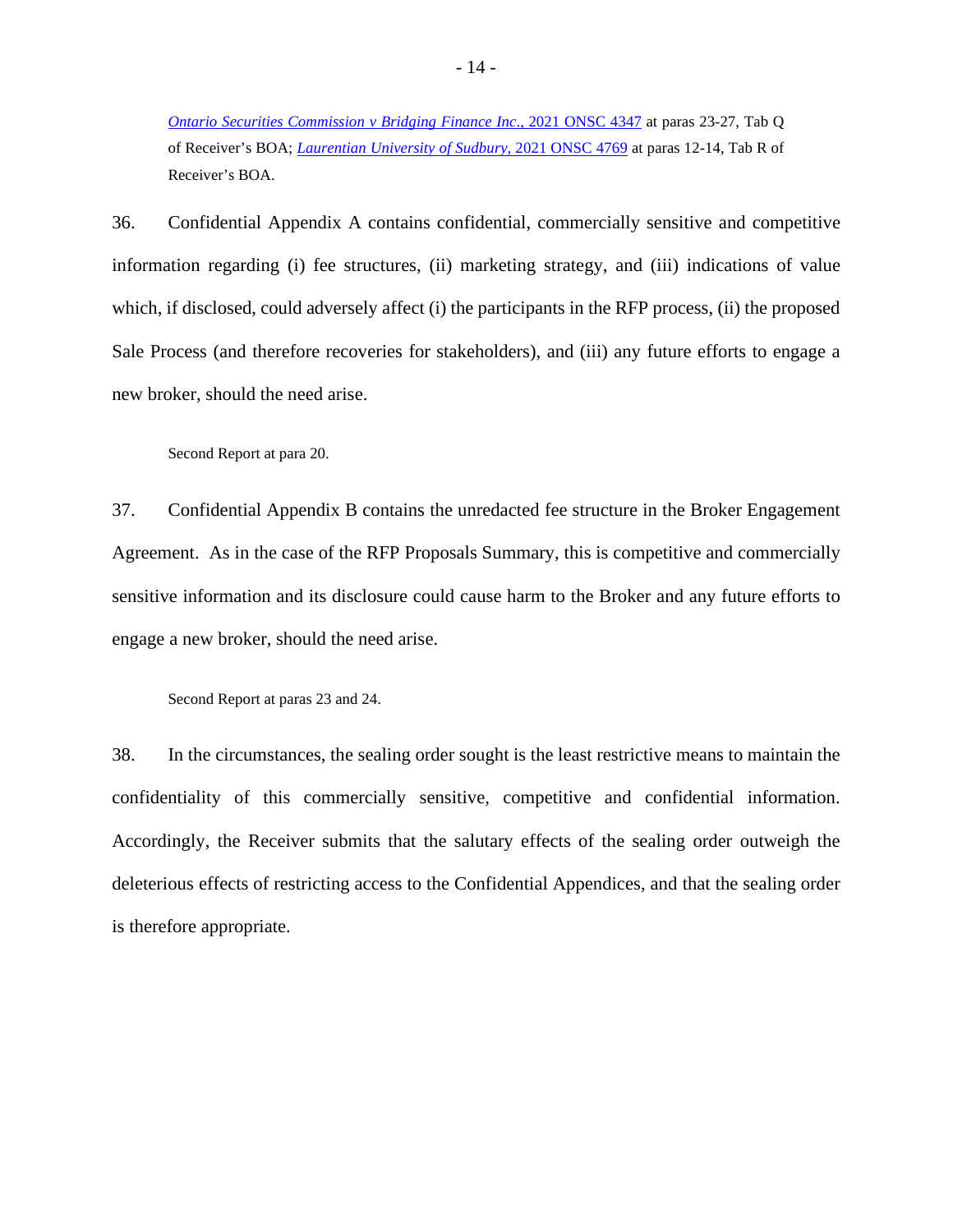### **PART V - CONCLUSION**

- 39. For the reasons set out above, the Receiver respectfully requests that this Court:
	- i. approve the Broker Engagement Agreement and authorize the Receiver to engage the Broker;
	- ii. approve the proposed Sale Process; and
	- iii. seal the Confidential Appendices.

**ALL OF WHICH IS RESPECTFULLY SUBMITTED** this 27th day of October, 2021.

 $\frac{A_{\gamma o}}{A_{\gamma o}}$ 

Pamela L.J. Huff/Aryo Shalviri/Chris Burr/Jules Monteyne Lawyers for the Receiver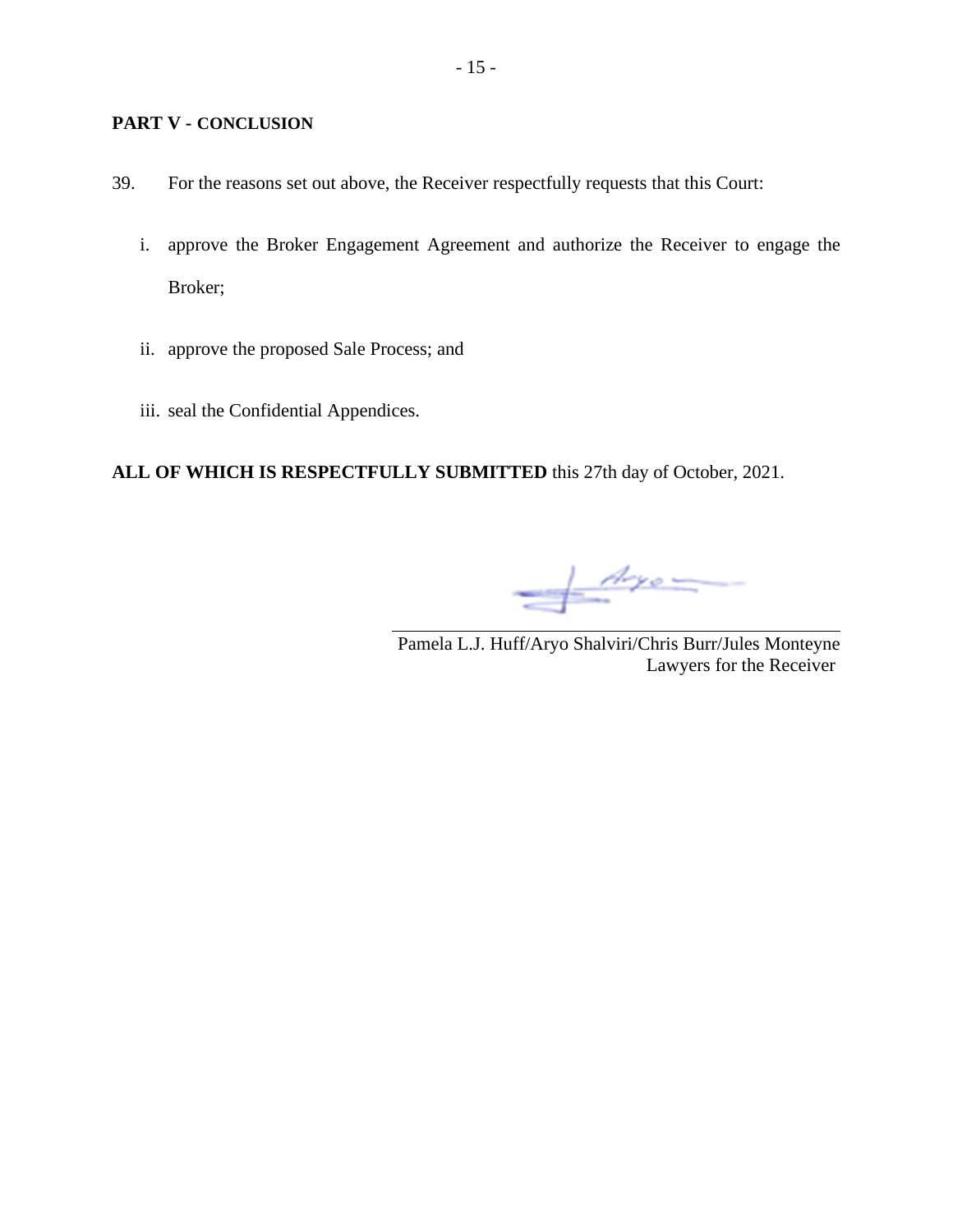# **SCHEDULE "A"**

# **LIST OF AUTHORITIES**

| Case |                                                                                                                                                                                      | Tab           |
|------|--------------------------------------------------------------------------------------------------------------------------------------------------------------------------------------|---------------|
| 1.   | Colossus Minerals Inc, Re, 2014 ONSC 514                                                                                                                                             | A             |
| 2.   | Re Canwest Publishing Inc., 2010 ONSC 222                                                                                                                                            | B             |
| 3.   | CCM Master Qualified Fund Ltd. v blutip Power Technologies Ltd., 2012<br><b>ONSC 1750</b>                                                                                            | $\mathcal{C}$ |
| 4.   | Royal Bank of Canada v Soundair Corp., 1991 CarswellOnt 205, 91 CBR (5th)<br>285 (Ont CA)                                                                                            | D             |
| 5.   | Choice Properties Limited Partnership v Penady (Barrie) Ltd., 2020 ONSC<br>3517                                                                                                      | E             |
| 6.   | Yukon (Government of) v Yukon Zinc Corporation, 2020 YKSC 17                                                                                                                         | F             |
| 7.   | Marchant Realty Partners Inc. v 2407553 Ontario Inc., 2021 ONCA 375                                                                                                                  | G             |
| 8.   | Re Sanjel Corporation, 2016 ABQB 257                                                                                                                                                 | H             |
| 9.   | First Source Financial Management Inc. and Kingsett Mortgage Corporation<br>v Ideal (BC) Developments Inc. et al. (CV-19-00622054-00CL), Sale Process<br>Order dated August 19, 2019 | I             |
| 10.  | Laurentian Bank of Canada v 2145744 Ontario Limited, (CV-19-00631895-<br>00CL), Order dated February 19, 2020                                                                        | J             |
| 11.  | Cortland Credit Lending Corporation v Mohawk Trail Properties Inc. et al,<br>(CV-21-00666311-00CL), Sale Process Order dated August 3, 2021                                          | K             |
| 12.  | Sierra Club of Canada v Canada (Minister of Finance), 2002 SCC 41                                                                                                                    | L             |
| 13.  | <b>Sherman Estate v Donovan, 2021 SCC 25</b>                                                                                                                                         | M             |
| 14.  | Elleway Acquisitions Ltd v 4358376 Canada Inc., 2013 ONSC 7009                                                                                                                       | N             |
| 15.  | GE Canada Real Estate Financing Business Property Company v 1262354<br>Ontario Inc., 2014 ONSC 1173                                                                                  | $\Omega$      |
| 16.  | Stelco Inc. (Re), 2006 CarswellOnt 394, [2006] OJ No. 275 (Ont SCJ)                                                                                                                  | P             |
| 17.  | <b>Ontario Securities Commission v Bridging Finance Inc., 2021 ONSC 4347</b>                                                                                                         | Q             |
| 18.  | Laurentian University of Sudbury, 2021 ONSC 4769                                                                                                                                     | $\mathbf R$   |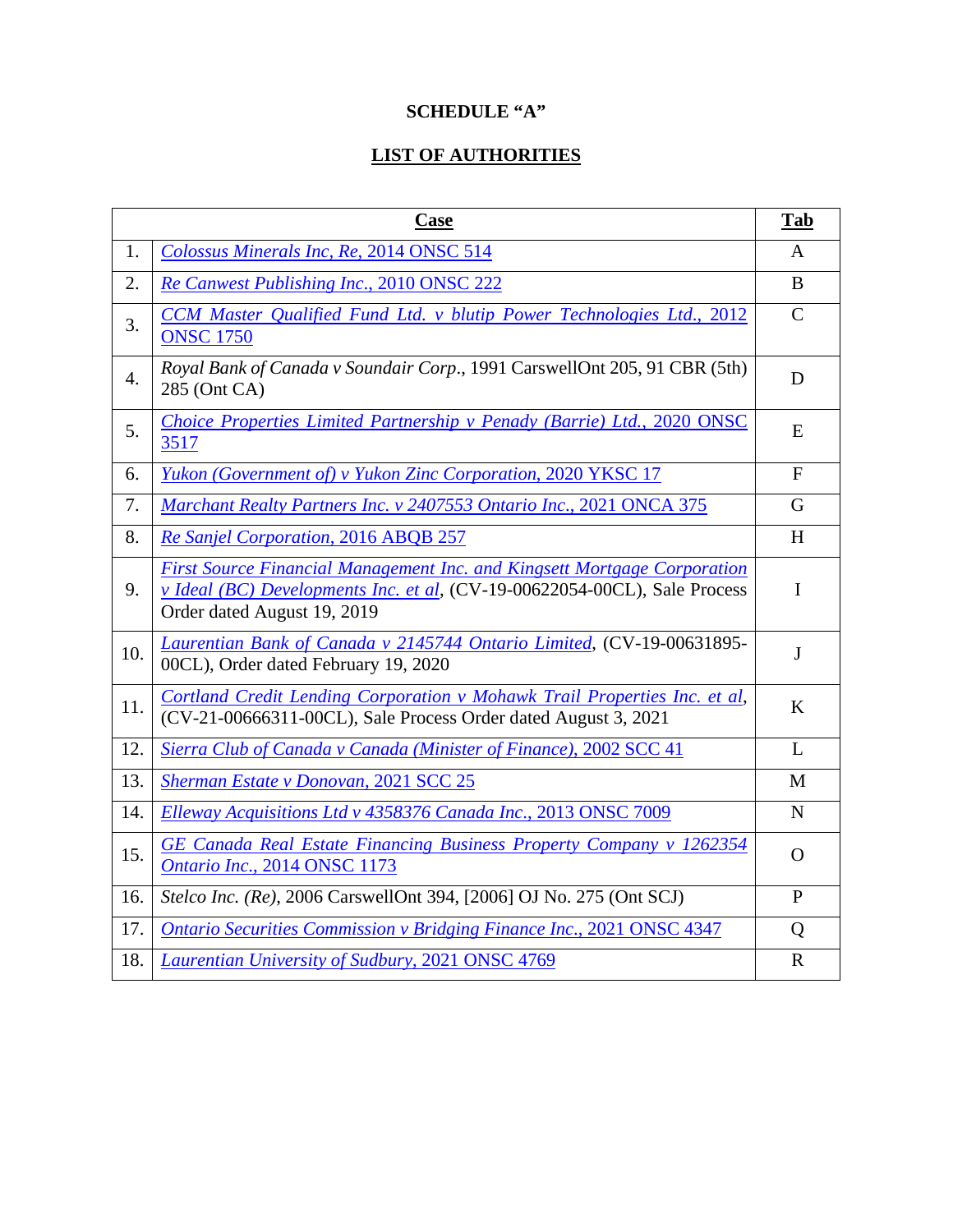#### **SCHEDULE "B"**

# **RELEVANT STATUTES**

## *Bankruptcy and Insolvency Act***, R.S.C., 1985, c. B-3: Section 243**

#### *Court may appoint receiver*

243 (1) Subject to subsection (1.1), on application by a secured creditor, a court may appoint a receiver to do any or all of the following if it considers it to be just or convenient to do so:

(a) take possession of all or substantially all of the inventory, accounts receivable or other property of an insolvent person or bankrupt that was acquired for or used in relation to a business carried on by the insolvent person or bankrupt;

(b) exercise any control that the court considers advisable over that property and over the insolvent person's or bankrupt's business; or

(c) take any other action that the court considers advisable.